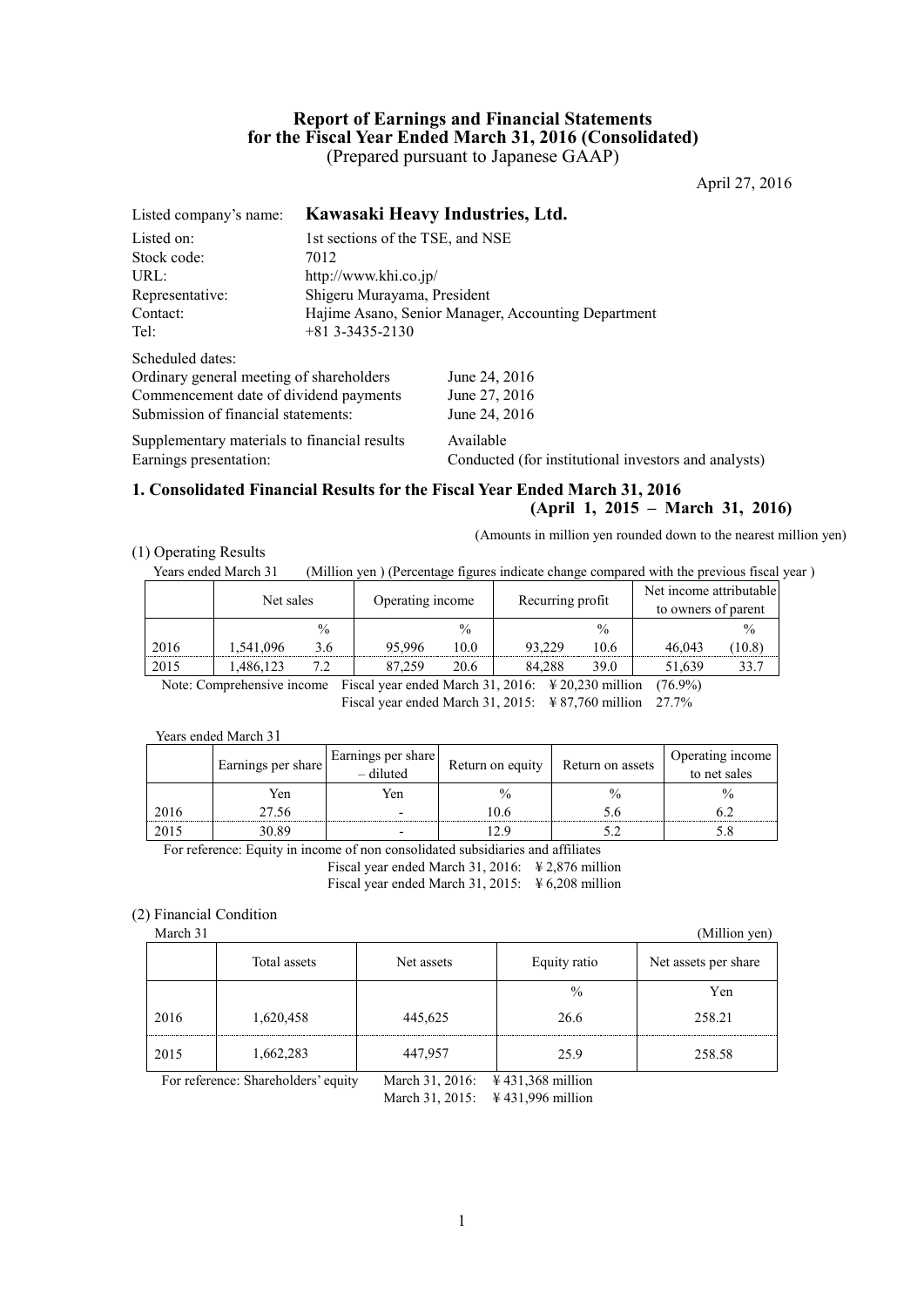# (3) Cash Flow Position

| Years ended March 31 |                      |                      |                      | (Million yen)             |
|----------------------|----------------------|----------------------|----------------------|---------------------------|
|                      | Cash flows from      | Cash flows from      | Cash flows from      | Cash and cash equivalents |
|                      | operating activities | investing activities | financing activities | at end of year            |
| 2016                 | 86,059               | (74, 185)            | (23,400)             | 37,832                    |
| 2015                 | 127,651              | (67, 397)            | (57, 133)            | 47.721                    |

# **2. Dividends**

#### Years ended/ending March 31

| Record             |                          |      | Dividend per share    |      | Total                         |                                | Dividends/                   |      |
|--------------------|--------------------------|------|-----------------------|------|-------------------------------|--------------------------------|------------------------------|------|
| date or<br>term    | 1Q<br>2Q<br>3Q           |      | Full year<br>Year-end |      | dividends<br>paid<br>(annual) | Payout ratio<br>(consolidated) | Net assets<br>(consolidated) |      |
|                    | Yen                      | Yen  | Yen                   | Yen  | Yen                           | million yen                    | $\frac{0}{0}$                | $\%$ |
| 2015               | $\overline{\phantom{0}}$ | 3.00 |                       | 7.00 | 10.00                         | 16,709                         | 32.3                         | 4.2  |
| 2016               |                          | 5.00 |                       | 7.00 | 12.00                         | 20,047                         | 43.5                         | 4.6  |
| 2017<br>(forecast) |                          | 4.00 |                       | 6.00 | 10.00                         |                                | 34.0                         |      |

# **3. Forecast of Consolidated Earnings for the Fiscal Year Ending March 31, 2017 (April 1, 2016 – March 31, 2017)**

(Million yen)(Percentage figures indicate change compared with the previous fiscal year)

|                                 | Net sales |               |        |               | Operating income | Recurring profit |        |               | Net income<br>attributable to owners<br>of parent |  | Earnings<br>per share |
|---------------------------------|-----------|---------------|--------|---------------|------------------|------------------|--------|---------------|---------------------------------------------------|--|-----------------------|
| For six months                  |           | $\frac{0}{0}$ |        | $\frac{0}{0}$ |                  | $\frac{0}{0}$    |        | $\frac{0}{0}$ | Yen                                               |  |                       |
| ending<br>September 30,<br>2016 | 700,000   | (1.1)         | 22,000 | (47.9)        | 22,000           | (45.3)           | 14,500 | (46.0)        | 8.67                                              |  |                       |
| Full year                       | 1,570,000 | 1.8           | 70,000 | (27.0)        | 69,000           | (25.9)           | 49,000 | 6.4           | 29.33                                             |  |                       |

#### **\*Notes**

(1) Changes affecting the status of material subsidiaries (scope of consolidation): None

(2) Changes in accounting policies, changes in accounting estimates, and correction of errors

- (ⅰ) Changes in accounting policies in accord with revisions to accounting standards: Yes
- (ⅱ) Changes in accounting policies other than (ⅰ): None
- (ⅲ) Changes in accounting estimates: None
- (ⅳ) Correction of errors: None

\*For further details, see "5. Consolidated Financial Statements (5) Notes on financial statements (Changes in accounting policy)" on page 22 in the Accompanying Materials.

# (3) Number of shares issued and outstanding (common stock)

(ⅰ) Number of shares issued as of period-end (including treasury stock)

| March 31, 2016: | 1,670,805,320 shares |
|-----------------|----------------------|
| March 31, 2015: | 1,670,805,320 shares |

- (ⅱ) Number of shares held in treasury as of period-end March 31, 2016: 228,992 shares March 31, 2015: 191,653 shares
- (ⅲ) Average number of shares during respective periods March 31, 2016: 1, 670, 591, 977 shares March 31, 2015: 1, 671, 637, 196 shares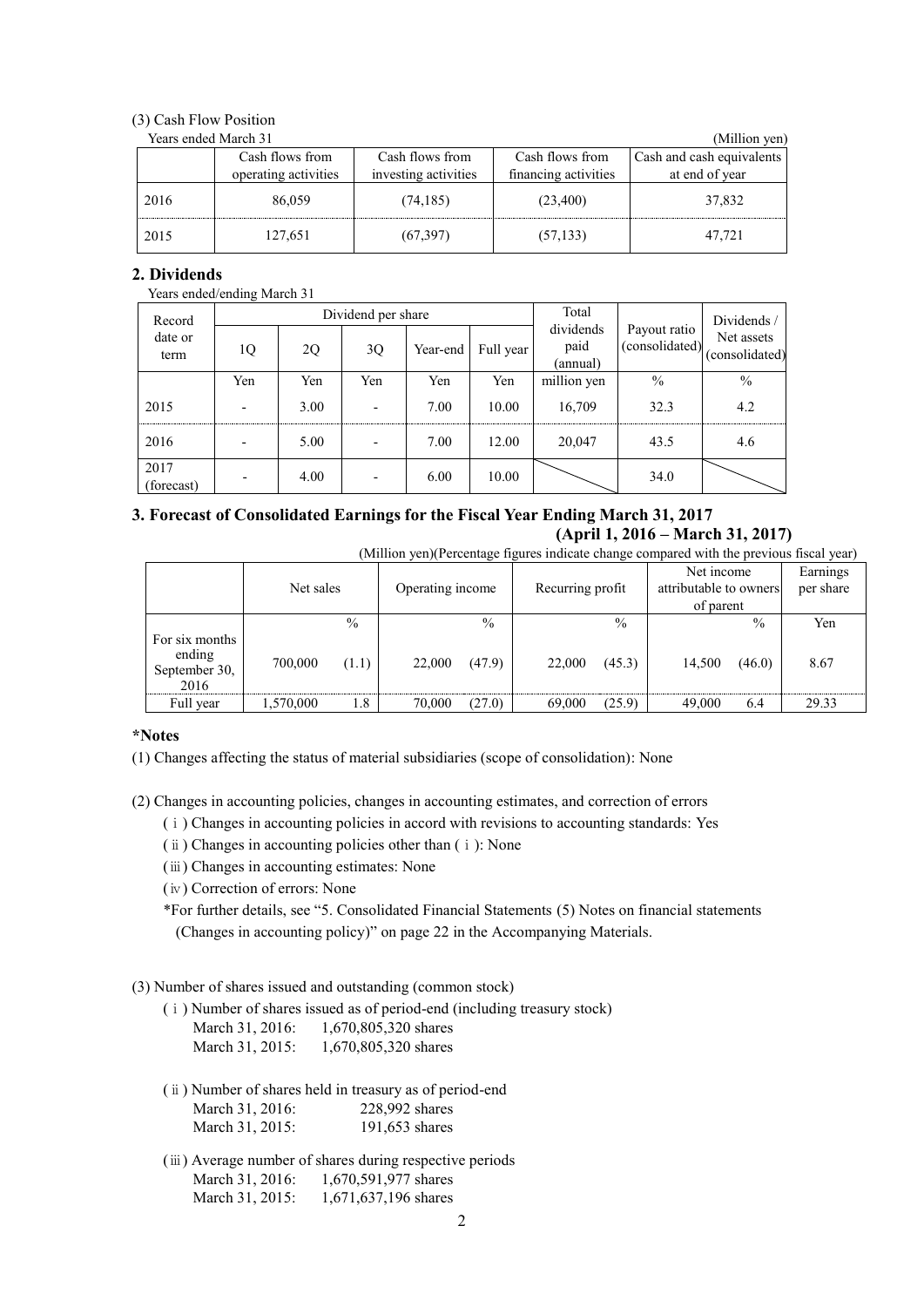#### **For reference: Overview of Non-Consolidated Financial Results**

#### (1) Operating Results

|      | Years ended March 31 |               |                  |               | (Million yen) (Percentage figures indicate change compared with the previous fiscal year) |      |            |               |  |
|------|----------------------|---------------|------------------|---------------|-------------------------------------------------------------------------------------------|------|------------|---------------|--|
|      | Net sales            |               | Operating income |               | Recurring profit                                                                          |      | Net income |               |  |
|      |                      | $\frac{0}{0}$ |                  | $\frac{0}{0}$ |                                                                                           | $\%$ |            | $\frac{0}{0}$ |  |
| 2016 | 1,161,065            | 5.7           | 56.819           | 22.4          | 68,517                                                                                    | 23.4 | 30,796     | 15.5)         |  |
| 2015 | .098,013             | 8.5           | 46.409           | 28.5          | 55.513                                                                                    | 54.6 | 36.465     | 13.6          |  |

|      | Earnings per share | Earnings per share<br>– diluted |
|------|--------------------|---------------------------------|
|      | Yen                | Yen                             |
| 2016 | 18 43              |                                 |
| 2015 | 21.81              |                                 |

#### (2) Financial Condition

March 31 (Million yen)

|      | Total assets<br>Net assets |         | Equity ratio | Net assets per share |
|------|----------------------------|---------|--------------|----------------------|
|      |                            |         | $\%$         | Yen                  |
| 2016 | 1,300,792                  | 306,899 | 23.5         | 183.70               |
| 2015 | 1,301,125                  | 294,052 | 22.5         | 176.01               |

Note: Shareholders' equity March 31, 2016: ¥306,899 million March 31, 2015: ¥294,052 million

#### **\* Review Status**

This report is exempt from the review of accounts conducted pursuant to Japan's Financial Instruments and Exchange Act. As of this report's publication, the review of the financial results had not been completed.

#### **\*Appropriate Use of Financial Forecasts and Other Important Matters**

#### *Forward-Looking Statements*

These materials contain earnings forecast and other forward-looking statements based on information available to the company at the time of disclosure and the company makes no assurances as to the actual results and/or other outcomes, which may differ from those expressed or implied herein due to various factors. For assumptions underlying earnings forecasts and other information regarding the use of such forecasts, refer to "(iii) Consolidated Earnings Outlook" on page 5 in section "(1) Consolidated Operating Results" of "1. Qualitative Information and Financial Statements" in the Accompanying Materials.

### *How to Obtain Supplementary Briefing Material on Financial Results and Details of the Financial Results Briefing*

The Company plans to conduct a briefing for institutional investors and analysts on Wednesday April 27, 2016, and to post the briefing material on financial results to be used for the briefing on TDnet and the Company's website simultaneously with the announcement of financial results.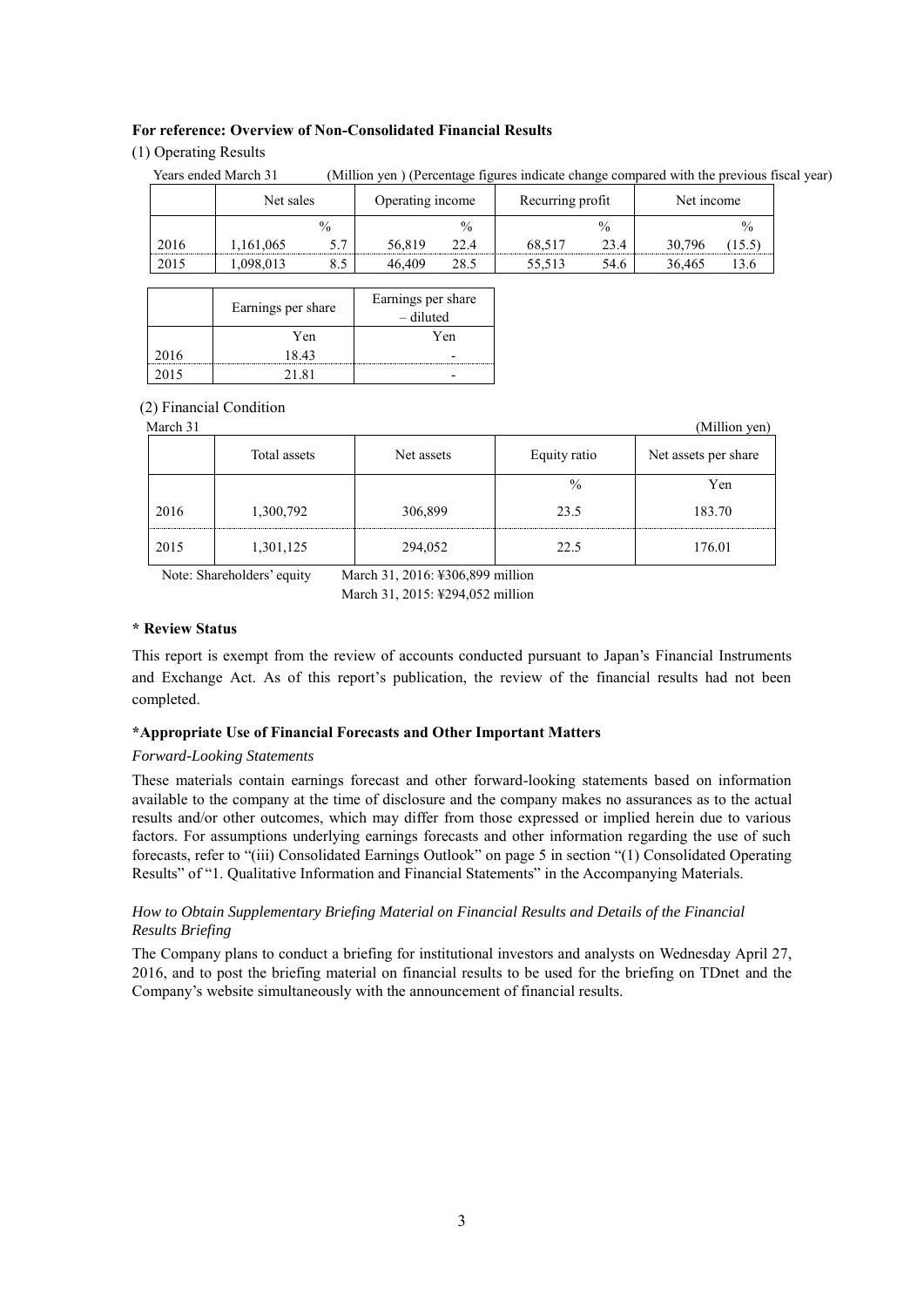# **Accompanying Materials – Contents**

| 1. Qualitative Information and Financial Statements                                           | 5           |
|-----------------------------------------------------------------------------------------------|-------------|
| (1) Consolidated operating results                                                            | 5           |
| (2) Consolidated financial position                                                           | $\,$ 8 $\,$ |
| (3) Dividend policy and dividends for the fiscal years 2015 and 2016                          | 10          |
| (4) Business and other risks                                                                  | 10          |
| 2. Status of Group                                                                            | 10          |
| 3. Management Strategy                                                                        | 10          |
| (1) Basic management strategy                                                                 | 10          |
| (2) Target management metrics                                                                 | 11          |
| (3) Medium- to long-term management strategy                                                  | 11          |
| 4. Basic rationale for selecting accounting standards                                         | 14          |
| 5. Consolidated Financial Statements                                                          | 15          |
| (1) Consolidated balance sheets                                                               | 15          |
| (2) Consolidated statements of income and comprehensive income                                | 17          |
| Consolidated statements of income                                                             | 17          |
| Consolidated statements of comprehensive income                                               | 18          |
| (3) Consolidated statement of changes in net assets                                           | 19          |
| (4) Consolidated statements of cash flows                                                     | 21          |
| (5) Notes on financial statements                                                             | 22          |
| Notes on the going-concern assumption                                                         | 22          |
| Changes in accounting policy                                                                  | 22          |
| Related to consolidated statements of income                                                  | 22          |
| Related to corporate combinations, etc.                                                       | 23          |
| Additional information                                                                        | 24          |
| Segment information and others                                                                | 26          |
| Per share data                                                                                | 30          |
| Material subsequent events                                                                    | 31          |
| 6. Others                                                                                     | 32          |
| (1) Consolidated orders and sales                                                             | 32          |
| (2) Supplementary information on earnings forecasts for the fiscal year ending March 31, 2017 | 33          |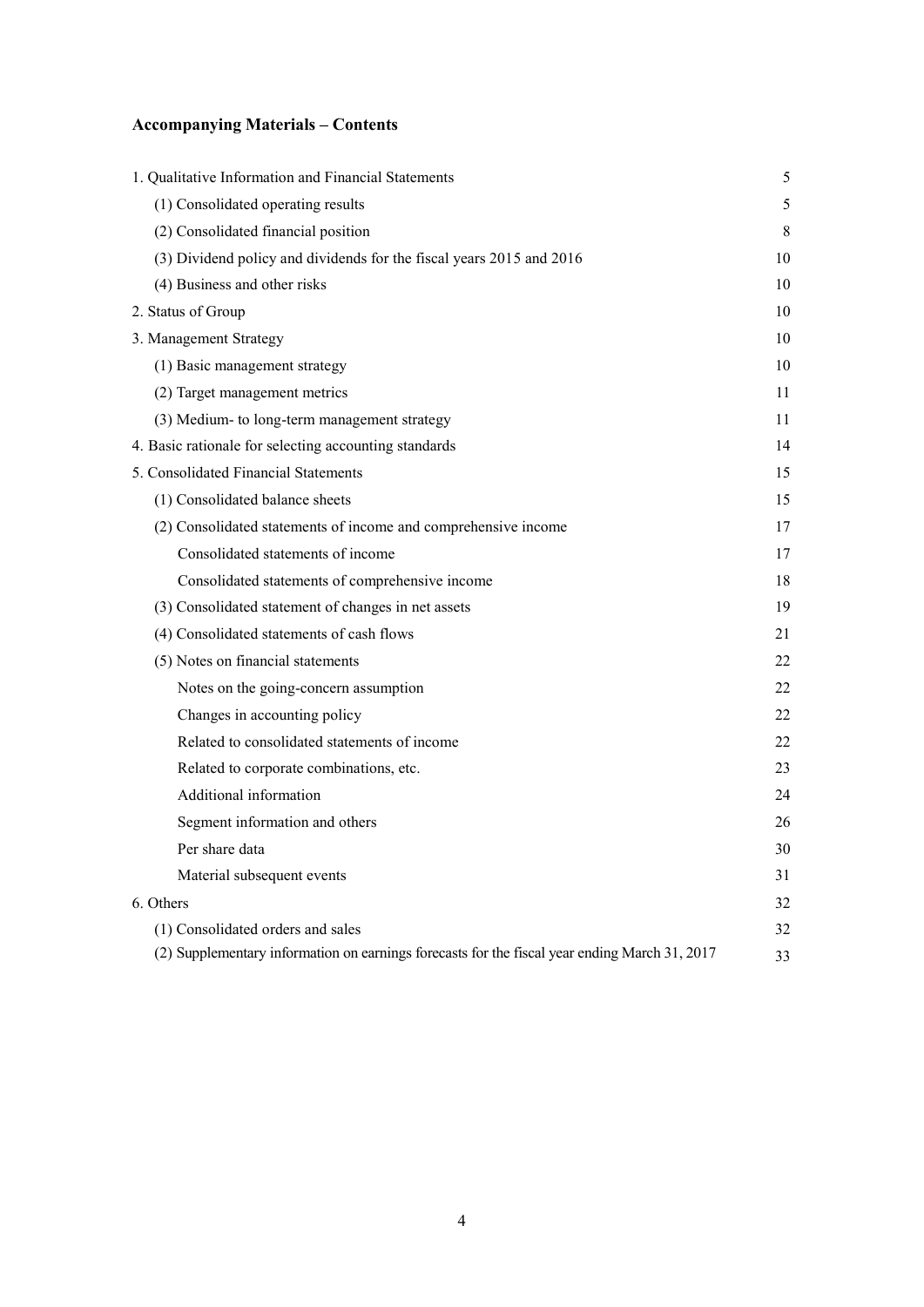#### **1. Qualitative Information and Financial Statements**

#### **(1) Consolidated operating results**

#### (i) Overview of consolidated operating results

In fiscal 2015 (the year ended March 31, 2016), the global economy lacked vigor on the whole, as despite continued modest economic growth centered on developed countries, future prospects are becoming increasingly uncertain as a result of factors including the impact of the normalization of US monetary policy, the trend in crude oil prices, and concerns about economic slowdowns in China and other emerging countries and resource-rich countries. Going forward, modest economic growth is expected, but risks possessing the potential to drag down the global economy must continue to be watched.

The Japanese economy is now at a standstill due the impacts of factors such as the deterioration of the overseas demand environment and sluggish personal consumption. Going forward, the economy is expected to grow modestly on the whole, led by steady improvements in both the income and employment environments, but there are concerns about a decline in corporate earnings, particularly those of exporters, due to the rapid appreciation of the yen since the start of the year, and worries about a deterioration in business sentiment in conjunction with this.

Amid such an operating environment, the Group's orders received in fiscal 2015 declined overall versus the previous fiscal year, as despite an increase in orders received in segments such as Aerospace and Gas Turbine & Machinery, there were decreases in segments such as Ship & Offshore Structure and Plant & Infrastructure, along with other factors. Net sales during fiscal 2015 increased, centered on the Aerospace and Rolling Stock segments. Profits increased in segments such as Aerospace and Gas Turbine & Machinery, and there was an increase in operating income and recurring profit. On the other hand, there was a decline in net income attributable to owners of parent due to the recognition of losses on overseas business as extraordinary losses.

 The Group's consolidated orders received decreased by ¥19.2 billion year on year to ¥1,693.6 billion. Consolidated net sales totaled ¥1,541.0 billion, a ¥54.9 billion year-on-year increase, and consolidated operating income increased by ¥8.7 billion year on year to ¥95.9 billion. Consolidated recurring profit increased by ¥8.9 billion year on year to ¥93.2 billion. Consolidated net income attributable to owners of parent decreased by ¥5.5billion year on year to ¥46.0 billion.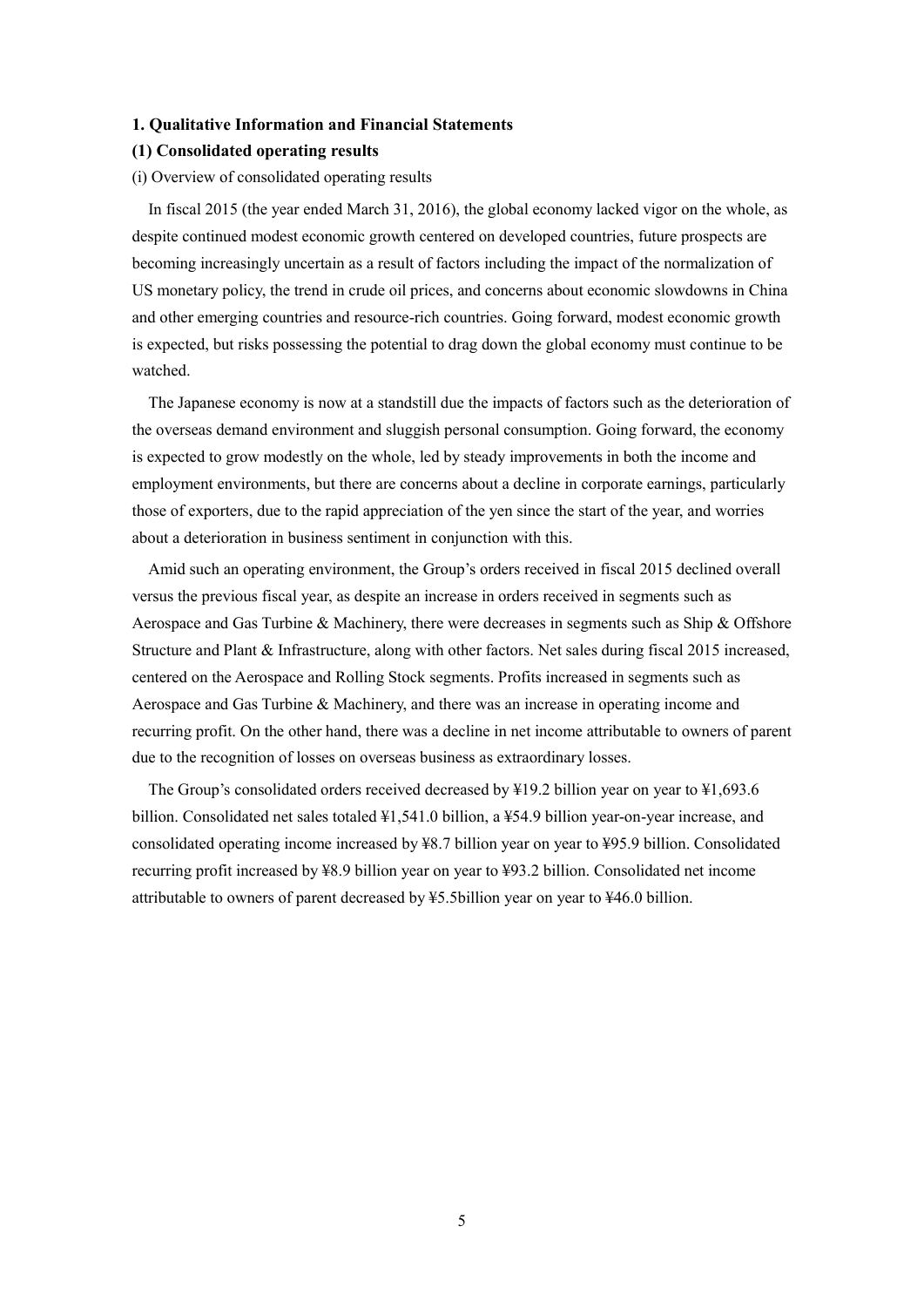Consolidated operating performance in the fiscal year ended March 31, 2016, is summarized by segment below.

# (ii) Segment information

| Segment net sales, operating income, and orders received |                          |                            |                          |           |                          |                  |         | (billion yen)              |         |
|----------------------------------------------------------|--------------------------|----------------------------|--------------------------|-----------|--------------------------|------------------|---------|----------------------------|---------|
|                                                          |                          | Fiscal year ended March 31 | Orders received          |           |                          |                  |         |                            |         |
|                                                          |                          | 2015(A)                    |                          | 2016(B)   |                          | Change $(B - A)$ |         | Fiscal year ended March 31 |         |
|                                                          | Net                      | Operating                  | Net                      | Operating | Net                      | Operating        | 2015    | 2016                       | Change  |
|                                                          | sales                    | income                     | sales                    | income    | sales                    | income           | (A)     | (B)                        | $(B-A)$ |
| Ship & Offshore                                          |                          |                            |                          |           |                          |                  |         |                            |         |
| Structure                                                | 90.3                     | 2.6                        | 94.8                     | (7.9)     | 4.5                      | (10.6)           | 179.2   | 98.3                       | (80.8)  |
| Rolling Stock                                            | 121.5                    | 6.0                        | 146.6                    | 9.2       | 25.1                     | 3.2              | 131.4   | 132.1                      | 0.7     |
| Aerospace                                                | 325.0                    | 36.3                       | 351.8                    | 45.6      | 26.7                     | 9.3              | 357.0   | 464.2                      | 107.2   |
| Gas Turbine &                                            |                          |                            |                          |           |                          |                  |         |                            |         |
| Machinery                                                | 218.7                    | 11.2                       | 236.4                    | 16.9      | 17.6                     | 5.6              | 235.7   | 288.9                      | 53.1    |
| Plant &                                                  |                          |                            |                          |           |                          |                  |         |                            |         |
| Infrastructure                                           | 121.1                    | 6.5                        | 135.6                    | 8.5       | 14.5                     | 1.9              | 203.4   | 138.7                      | (64.6)  |
| Motorcycle &                                             |                          |                            |                          |           |                          |                  |         |                            |         |
| Engine                                                   | 329.2                    | 14.9                       | 333.5                    | 15.7      | 4.3                      | 0.8              | 329.2   | 333.5                      | 4.3     |
| Precision                                                |                          |                            |                          |           |                          |                  |         |                            |         |
| Machinery                                                | 135.7                    | 10.9                       | 133.1                    | 8.5       | (2.6)                    | (2.3)            | 136.2   | 133.1                      | (3.0)   |
| Other                                                    | 144.2                    | 3.9                        | 108.8                    | 2.8       | (35.4)                   | (1.0)            | 140.5   | 104.4                      | (36.1)  |
| Adjustments                                              | $\overline{\phantom{0}}$ | (5.4)                      | $\overline{\phantom{0}}$ | (3.7)     | $\overline{\phantom{a}}$ | 1.7              |         |                            |         |
| Total                                                    | 1,486.1                  | 87.2                       | 1,541.0                  | 95.9      | 54.9                     | 8.7              | 1,712.9 | 1,693.6                    | (19.2)  |

Note: 1. Net sales include only sales to external customers.

2. The Motorcycle & Engine segment's orders received are equal to its net sales as production is based mainly on estimated demand.

# **Ship & Offshore Structure**

Consolidated orders received declined ¥80.8 billion year on year to ¥98.3 billion, as in the previous fiscal year orders for a submarine and deep submergence rescue vehicle were received from Japan's Ministry of Defense.

Consolidated net sales increased ¥4.5 billion year on year to ¥94.8 billion due to an increase in the amount of shipbuilding of LPG carriers and other factors.

Operating income deteriorated ¥10.6 billion year on year due to provision for losses on construction contracts and other factors, resulting in an operating loss of ¥7.9 billion.

#### **Rolling Stock**

Consolidated orders received totaled ¥132.1 billion, which was on par with the previous fiscal year, due to there being no significant changes in either the domestic or overseas markets.

Consolidated net sales increased ¥25.1 billion to ¥146.6 billion, as increase in overseas sales, including sales to customers in Singapore and Taiwan.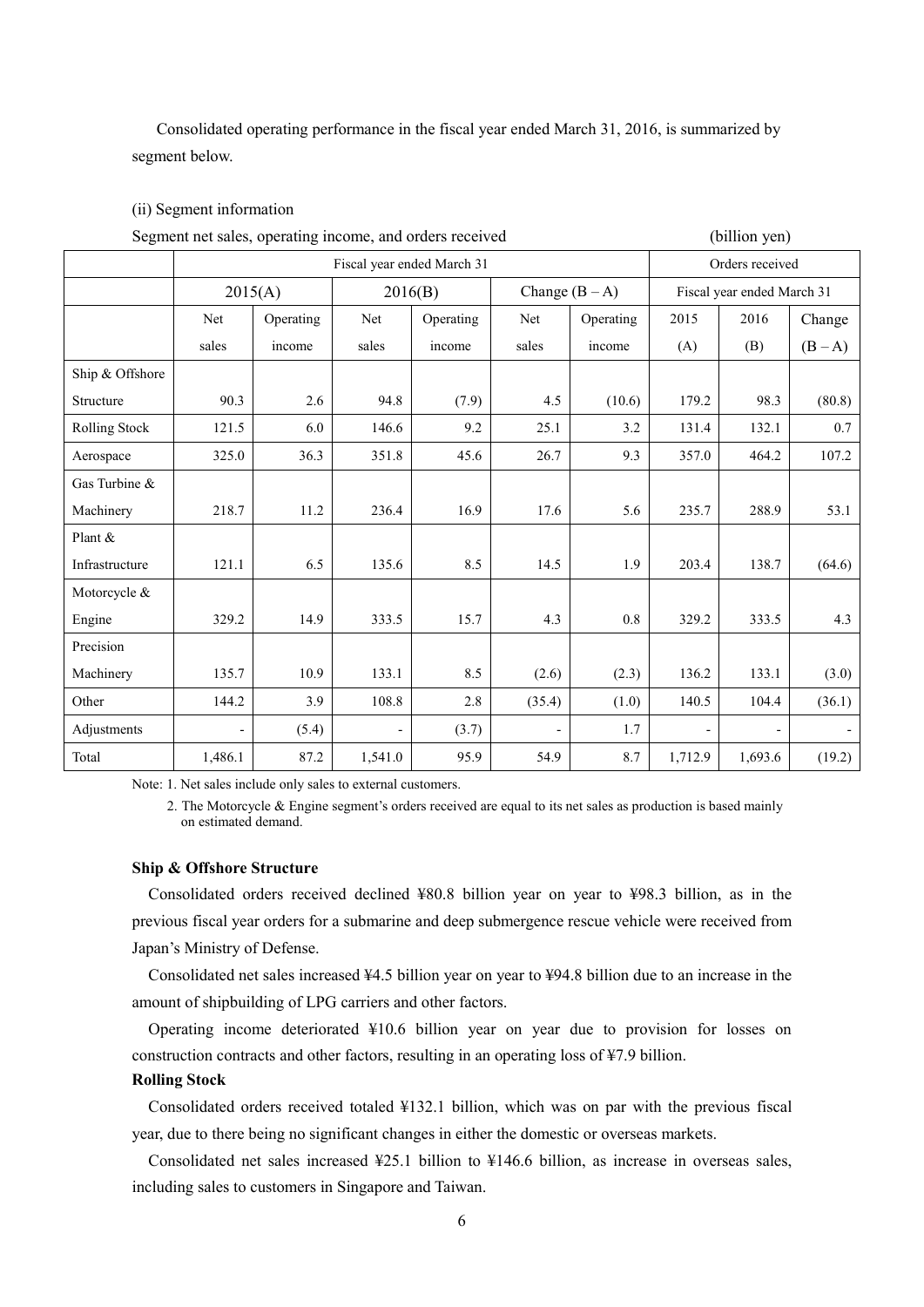Consolidated operating income increased ¥3.2 billion year on year to ¥9.2 billion, attributable to the increase in sales and other factors.

#### **Aerospace**

Consolidated orders received totaled ¥464.2 billion, a ¥107.2 billion year-on-year increase, due to the order to Japan's Ministry of Defense increase and other facilities.

Consolidated net sales increased ¥26.7 billion year on year to ¥351.8 billion, due to the increase in sales to Japan's Ministry of Defense and the continued high level of sales of component parts for the Commercial Airplane Company, coupled with the impact of the depreciation of the yen and other factors.

Consolidated operating income increased ¥9.3 billion year on year to ¥45.6 billion, due to factors including the increase in sales.

### **Gas Turbine & Machinery**

Consolidated orders received grew ¥53.1 billion year on year to ¥288.9 billion, attributable to the increase in orders for aircraft engine components, Gas engines and other products.

Consolidated net sales grew ¥17.6 billion to ¥236.4 billion, due to an increase in sales of aircraft engine components, and other products.

Consolidated operating income increased ¥5.6 billion year on year to ¥16.9 billion in response to the increase in sales, among other factors.

# **Plant & Infrastructure**

Consolidated orders received totaled ¥138.7 billion, a ¥64.6 billion decrease in comparison to last fiscal year, taking large orders of plants for overseas.

Consolidated net sales grew ¥14.5 billion year on year to ¥135.6 billion, due to the increase in sales of large plants for overseas customers and other factors.

Consolidated operating income increased ¥1.9 billion year on year to ¥8.5 billion, attributable to the increase in sales and other factors.

# **Motorcycle & Engine**

Consolidated net sales totaled ¥333.5 billion, a ¥4.3 billion year-on-year increase, as the decline in motorcycle sales to Indonesia and other emerging countries was offset by the increase in vehicle sales and motorcycle sales to developed countries.

Consolidated operating income increased ¥0.8 billion year on year to ¥15.7 billion, due to factors including the increase in sales.

#### **Precision Machinery**

Consolidated orders received decreased by ¥3.0 billion year on year to ¥133.1 billion as a result of the decline in orders for hydraulic components, among other factors.

Consolidated net sales decreased  $\frac{1}{2}$ .6 billion year on year to  $\frac{1}{2}$ 13.1 billion as a result of the decline in orders for hydraulic components, among other factors.

Consolidated operating income declined ¥2.3 billion year on year to ¥8.5 billion, attributable to the decrease in sales and profit ratio of hydraulic components, and other factors.

#### **Other Operations**

Consolidated net sales declined ¥35.4 billion year on year to ¥108.8 billion due to the sale of the construction machinery business and other factors.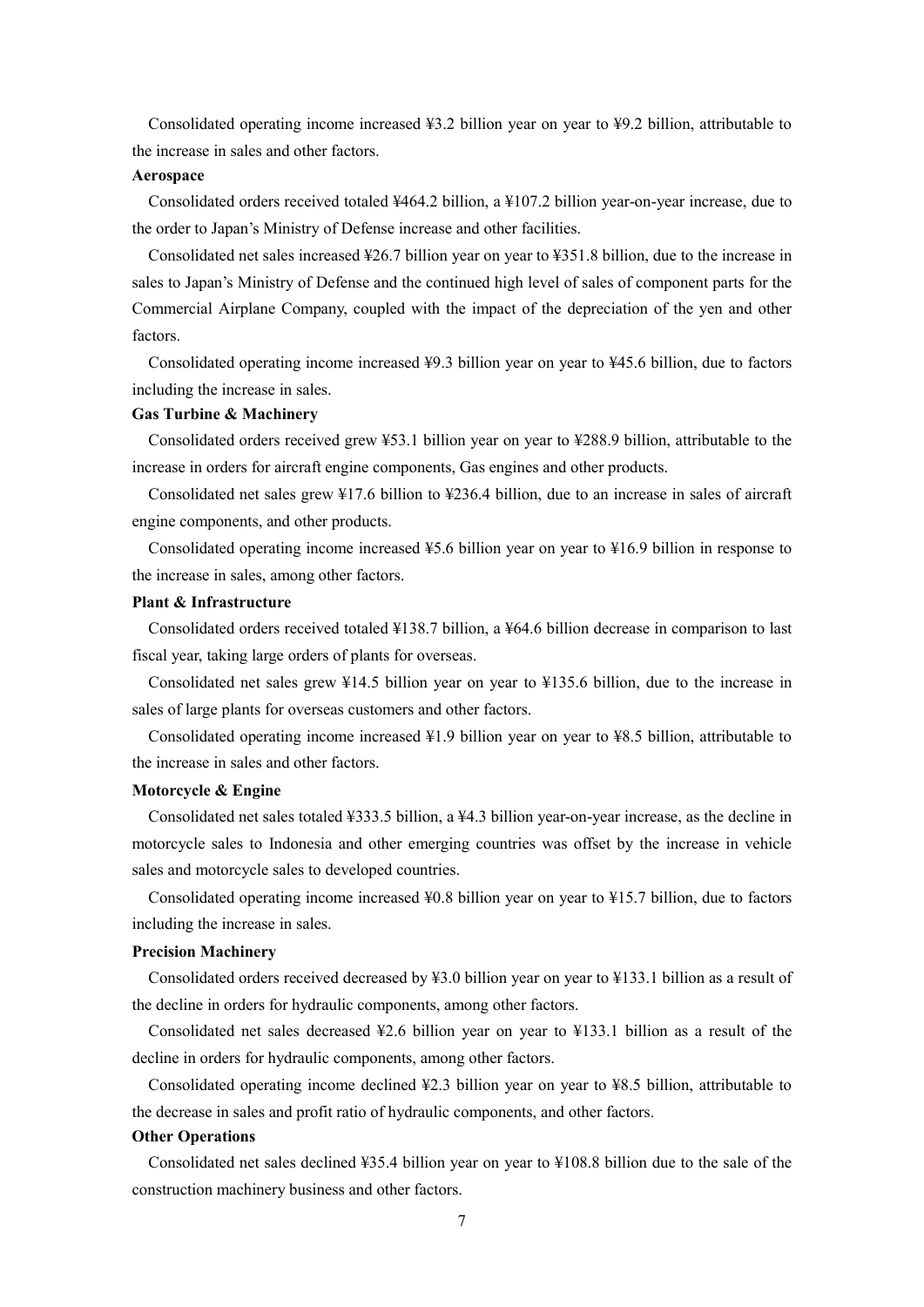Operating income declined ¥1.0 billion year on year to ¥2.8 billion, due to the sale of the construction machinery business and other factors.

#### (iii) Consolidated earnings outlook

The future outlook for the Group's operating environment is uncertain, as despite expectations for modest economic growth in developed countries centered on the US, there are concerns about the impact of economic slowdowns in emerging countries, the decline in crude oil prices, US monetary policy developments, and other factors.

Amid this business environment, for the fiscal year ending March 31, 2017, we are expecting consolidated net sales of ¥1,570.0 billion, a ¥29.0 billion year-on-year increase, due to expected increases mainly in the Ship & Offshore Structure, Gas Turbine & Machinery, and Plant & Infrastructure segments. In terms of profit, we are forecasting consolidated operating income of ¥70.0 billion, recurring profit of ¥69.0 billion, and net income attributable to owners of parent of ¥49.0 billion. Furthermore, we are expecting ROIC\* of 8.3% and ROE of 11.0%. These forecasts are based on the expectation for the yen to be stronger than it was during the previous fiscal year, the decline in profitability of the component parts for commercial aircraft in the Aerospace segment, and other factors, despite continuing measures to improve profits such as cutting fixed costs and various expenses, as well as improving productivity.

Consolidated orders received are expected to decline ¥193.7 billion year on year to ¥1,500.0 billion, due to a decrease in the Aerospace segment where a large order was received in the previous fiscal year, and other factors.

Assumed exchange rates of ¥110/US\$ and ¥125/Euro were used for the above consolidated operating results forecasts.

\*ROIC = EBIT (income before interest and taxes + interest paid)  $\div$  invested capital (borrowings + shareholders' equity)

#### *Note regarding consolidated earnings outlook*

The above earnings outlook is based on information available at the time of preparation, and includes risks and uncertainties. We therefore discourage making investment decisions depending solely on this outlook. Actual earnings may differ materially from this outlook, due to a variety of important factors stemming from changes the external environment and/or the Company's internal environment. Important factors that impact actual operating performance include, but are not limited to, the economic situation surrounding the Company's scope of business, foreign exchange rates, in particular the yen/dollar exchange rate, tax codes and other regulatory system-related issues.

## **(2) Consolidated financial position**

#### (i) Financial condition

## (A) Assets

At March 31, 2016, consolidated assets totaled ¥1,620.4 billion, a 2.5% decline from March 31,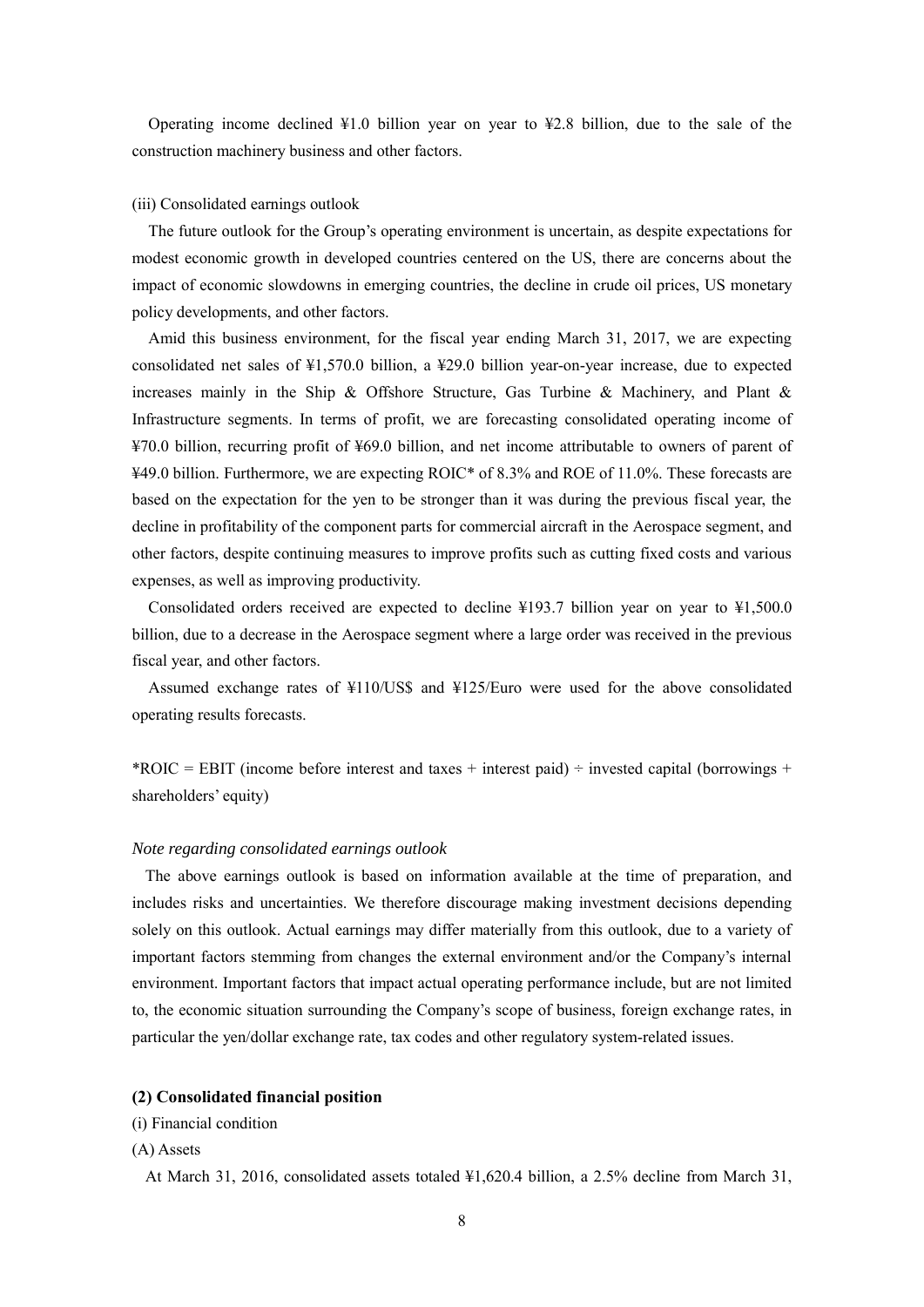2015. Of this total, current assets accounted for ¥1,017.9 billion, a 5.1% year-on-year decrease, chiefly attributable to a decline in trade receivables. Fixed assets totaled ¥602.5 billion at March 31, 2016, a 2.2% increase from March 31, 2015, mainly as a result of an increase in holdings of property, plant and equipment due to capital investment.

#### (B) Liabilities

Consolidated liabilities declined 3.3% year on year to ¥1,174.8 billion at March 31, 2016, mainly attributable to a decrease in short-term debt and other factors.

# (C) Net assets

Consolidated net assets at March 31, 2016, totaled ¥445.6 billion, roughly the same level as March 31, 2015. Dividend payments, a decline in foreign currency translation adjustments due to the yen's appreciation, and other factors detracted from consolidated net assets, but this was mostly offset by an increase in due to the posting of net income attributable to owners of parent.

#### (ii) Cash flows

## (A) Cash flows from operating activities

Operating activities provided net cash of ¥86.0 billion, a ¥41.5 billion decrease from the previous fiscal year. Major sources of operating cash flow included income before income taxes of ¥74.8 billion and depreciation and amortization of ¥49.0 billion. Major uses of operating cash flow included expenditure of ¥25.1 billion due to the cash paid for income taxes and expenditure of ¥19.7 due to an increase in inventories.

### (B) Cash flows from investing activities

Investing activities used net cash of ¥74.1 billion, ¥6.7 billion more than in the previous fiscal year, mainly to acquire property, plant and equipment and intangible assets.

#### (C) Cash flows from financing activities

Financing activities used net cash of ¥23.4 billion, ¥33.7 billion less than the previous fiscal year. The cash outflow was mainly due to the cash dividends paid.

| Fiscal year ended March 31:      | 2012  | 2013    | 2014  | 2015  | 2016  |
|----------------------------------|-------|---------|-------|-------|-------|
| Equity ratio $(\%)$              | 224   | 23.0    | 23.3  | 25.9  | 26.6  |
| Market-value equity ratio $(\%)$ | 31.0  | 33.6    | 40.8  | 61 0  | 33.5  |
| Debt-to-cash-flow ratio $(\%)$   | 480.5 | 1.724.6 | 293.0 | 324.6 | 462.9 |
| Interest-coverage ratio (times)  | 19 0  |         | 36.0  | 318   | 22.5  |

(iii) Cash flow ratios

Notes:

1. Ratios are calculated as follows.

Ratio of shareholders' equity to total assets: Shareholders' equity / Total assets Market-value equity ratio: Market capitalization / Total assets Debt-to-cash-flow ratio: Interest-bearing debt / Cash flow from operating activities

Interest-coverage ratio: Cash flow from operating activities / Interest paid

2. All ratios are calculated using consolidated-basis financial data.

3. Market capitalization is calculated by multiplying the closing price of the company's stock by the number of shares issued and outstanding (excluding treasury stock) at the end of the fiscal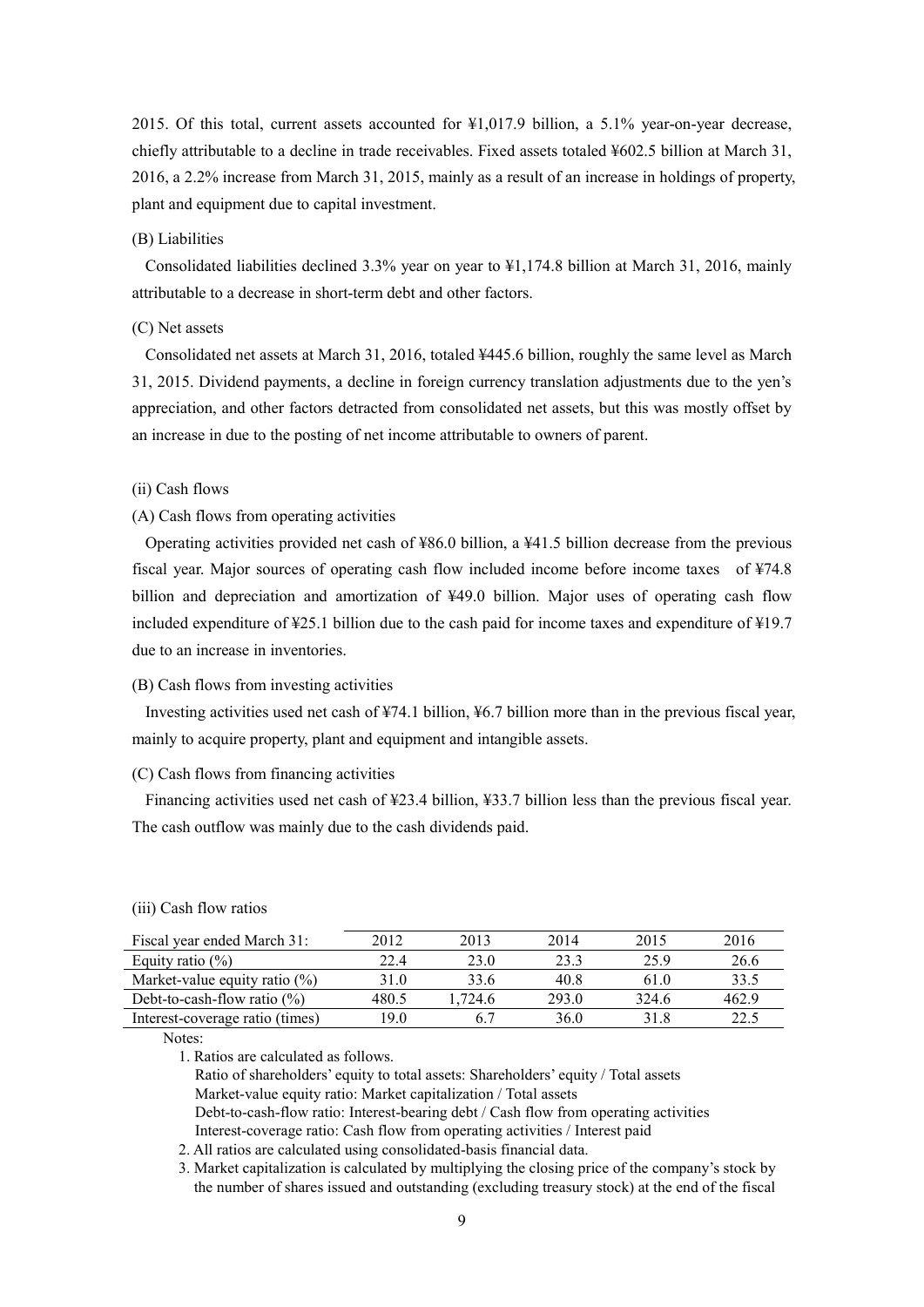year.

- 4. The figure for cash flow from operating activities is taken from cash flow from operating activities on the consolidated statement of cash flows.
- 5. Interest-bearing debt is all interest-bearing debt listed under liabilities on the consolidated balance sheet. Interest paid is the figure for "Cash paid for interest" on the consolidated statement of cash flows.

#### **(3) Dividend policy and dividends for the fiscal years 2015 and 2016**

As a basic management policy, the Company aims to increase corporate value, in other words to consistently generate profit exceeding the cost of invested capital throughout the future. In line with this policy, the Company believes that one priority for management is to engage in cutting-edge research and development as well as innovative capital investment required to achieve future growth, and thereby return profits to shareholders by enhancing shareholder value over the long term.

In order to maintain a good balance between enhancing shareholder value and returning profits to shareholders through dividends, the Company has set a medium-to long-term consolidated payout ratio standard of 30% corresponded to consolidated net income attributable to owners of parent, in light of both the outlook for future earnings and a comprehensive examination of its financial condition, including free cash flow, the D/E ratio (debt-to-equity ratio) and other factors.

The Company has a basic policy of distributing surplus retained earnings as dividends twice a year, once after the fiscal second quarter and once after the fiscal year-end. Interim dividends are authorized by the Board of Directors; year-end dividends are authorized at general meetings of shareholders.

In fiscal 2015, the Company intends to pay a dividend of ¥12 per share (¥5 interim dividend, ¥7 year-end dividend).

In fiscal 2016, the Company intends to pay a dividend of ¥10 per share (¥4 interim dividend, ¥6 year-end dividend).

#### **(4) Business and other risks**

No risks other than those disclosed under the heading "Business and Other Risks" in the Company's most recent full-year statutory financial report (filed June 25, 2015) have surfaced since said filing. Updated risk disclosures are therefore omitted here.

#### **2. Status of Group**

There have been no material changes in the "Chart of Operations (Nature of Operations)" and the "Status of Affiliated Companies" in the Company's most recent quarterly report (filed February 12, 2016). Updated disclosure of them is therefore omitted here.

#### **3. Management Strategy**

#### **(1) Basic management strategy**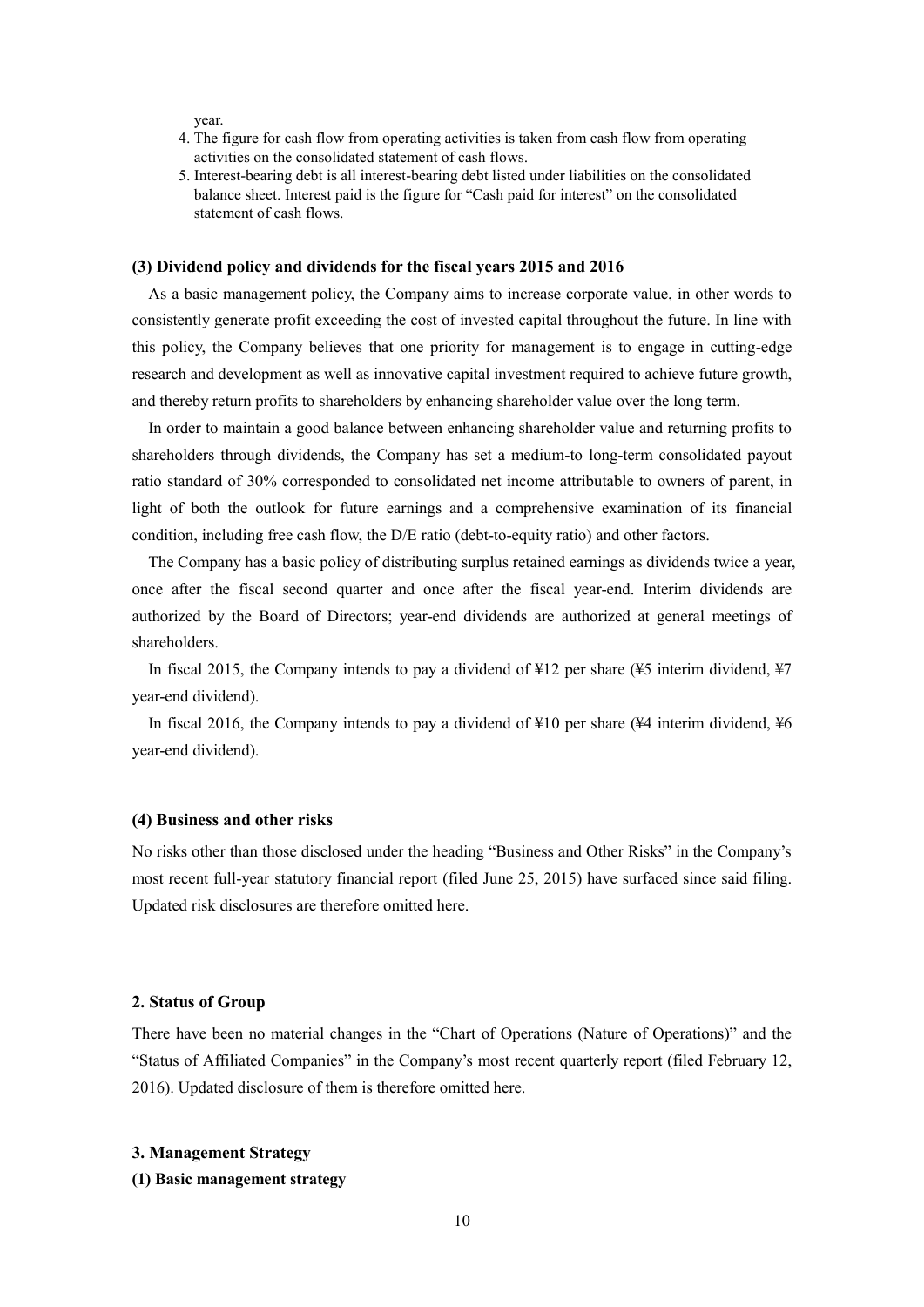The *Kawasaki Group Mission Statement* states the Group's mission as "Kawasaki, working as one for the good of the planet." In March 2016, the Group established its vision of "aiming to be a corporate group that creates new value through cutting-edge technologies and opens the way to new possibilities for our customers and society, in the four main business areas of Land and Sea Transport Systems, Air Transport Systems, Energy & Environmental Engineering, and ROBO/MECH (formerly "Industrial Equipment").

Based on the three guiding principles of "selection and concentration," "quality over quantity," and "risk management," the Group has a basic management strategy of promoting "Kawasaki-ROIC management." This entails consistently generating profits exceeding the cost of invested capital and carrying out cutting-edge research and development as well as innovative capital investment, in order to increase corporate value throughout the future. By promoting this Kawasaki-ROIC management, the Group will work to establish a business portfolio with an emphasis on profitability, stability, and growth.

#### **(2) Target management metrics**

As target management indicators, the Company has adopted Earnings (operating income, recurring profit, net income attributable to owners of parent), and Return on Invested Capital [ROIC = EBIT (earnings before interest and taxes) / Invested Capital (debt obligations + shareholders' equity)] i.e. an indicator for measuring capital efficiency.

The Company's group-wide businesses are segmented and subdivided into Business Units (hereinafter referred to as "BU's"), and ROIC management has been applied to each and every BU. Those BU's not clearing the ROIC hurdle rate (minimum required level) are required to set the timeline for clearing the hurdle rate and to identify the issues associated thereto, and in so doing, practical actions are to be taken. On the other hand, those BU's already clearing the ROIC hurdle rate are encouraged to achieve the ROIC level for the top market leader of the peer, and, while taking initiatives to enhance Economic Value Added (EVA), thereby to improve the enterprise value of the entire group.

As a consequence of improving these management indicators, the Company also pursues to improve Return on Equity (ROE = net income attributable to owners of parent / shareholders' equity).

#### **(3) Medium- to long-term management strategy**

Although the business environment surrounding the Group is challenging due to factors including growing uncertainty about the prospects for the global economy and the shift to a stronger yen, the Group has established a new medium-term business plan for fiscal 2016 through fiscal 2018 ("MTBP2016") aimed at achieving the Group's goals (vision and numerical targets 10 years from now).

Under MTBP2016, the basic plan will be to deepen ROIC management, and aim to increase corporate value throughout the future by enhancing core competencies (the source of the Group's profitability and competitive advantages). In addition to proactively investing in growth fields (air transport, robots, energy), emphasis will be placed on boosting synergistic effects by bringing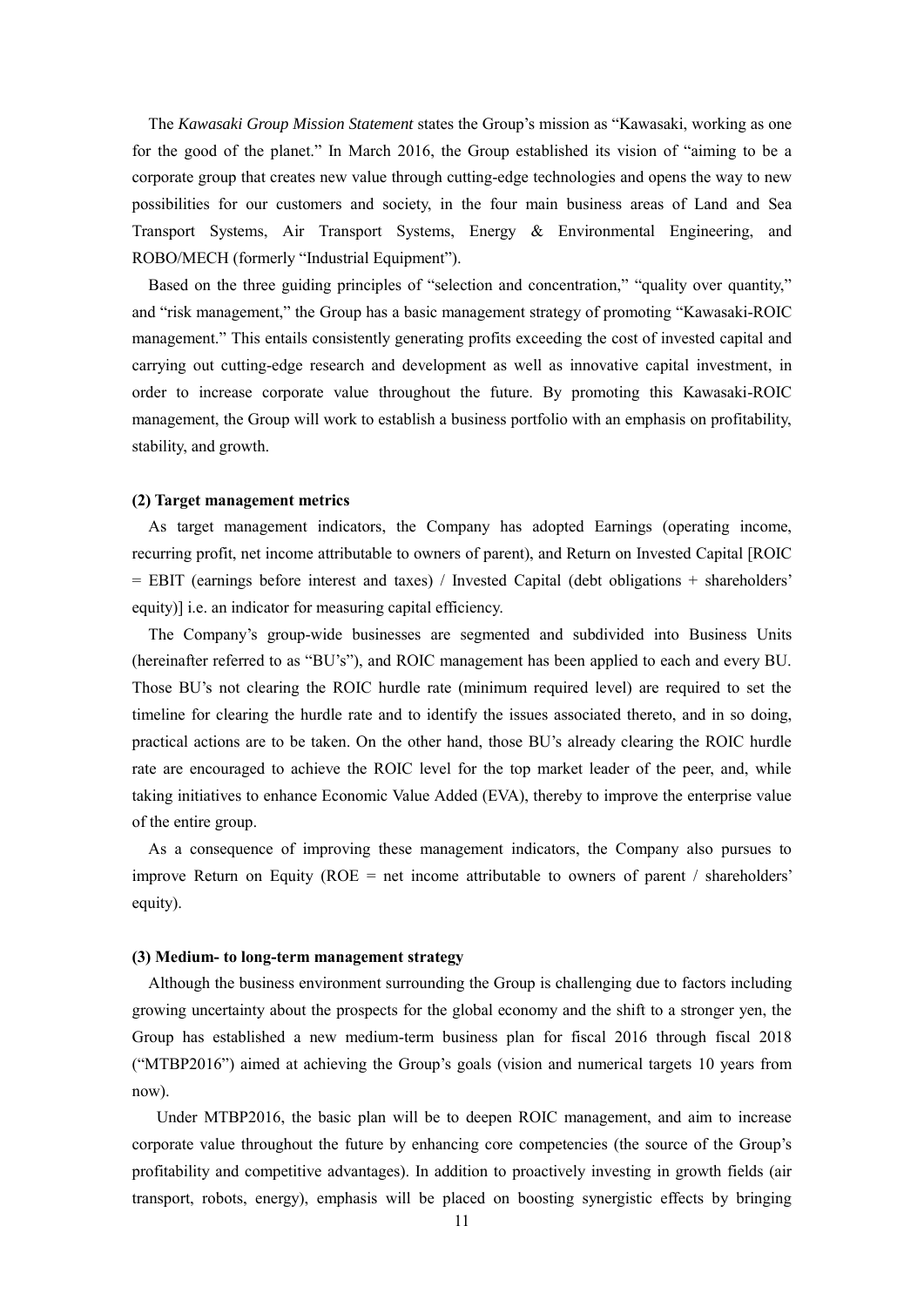together technologies and differentiating technologies with an eye towards future new products and businesses, as well as engaging in new service businesses and other initiatives utilizing IT.

#### 1. Enhance corporate value by deepening of ROIC management

While considering the "what" and the "how" for increasing corporate value, and in light of the specific business profile of each segment, the Group will establish target indicators closely aligned with daily operations so as to be easy for employees to understand, and advance ROIC management with the participation of all employees in order to achieve these target indicators. Also, the target indicators selected will be utilized in risk management, and to further increase corporate value.

#### 2. Focus on cash flows

In order to increase corporate value, the Group aims to bolster profitability and generate free cash flow while steadily developing and carrying out capital investment with an eye to future growth. The Group has made securing operating cash flow a particular priority, and plans to undertake specific measures aimed at increasing operating capital efficiency, such as improving terms for payments received and making the supply chain more efficient to reduce assets.

#### 3. Strengthen risk management

The Group will continue to ascertain the impacts of factors including short-term foreign exchange rate fluctuations and economic developments in a timely manner, and apply this to ensure effective risk management. Meanwhile, over the medium- to long-term horizon, in addition to enhancing shareholders' equity, among other measures the Group is working to review prices and production bases, and on developing high value-added products capable of withstanding changes in the external environment. Furthermore, the Group will continue to enhance risk management of projects in progress by monitoring the balance sheets and cash flows of key projects, among other measures.

#### 4. Enhance the corporate governance framework and focus on engagement

Based on the spirit of both the Corporate Governance Code as well as the Stewardship Code, the Group will endeavor to increase corporate value by continuously considering a corporate governance framework appropriate for the Group and engaging in quality dialogue with the capital markets.

#### 5. Develop human capital and value diversity

The Group focuses on retaining, developing, and utilizing personnel possessing advanced knowledge and experience, creating a global workforce, and passing along skills and capabilities to our younger personnel, among other goals. In addition, the Group is endeavoring to create working environments that value diversity, such as enhancing work-life balance, which includes promoting active roles for women and offering childcare support, as well as establishing accommodating workplaces for persons with disabilities and ensuring opportunities for persons with disabilities to work by establishing special subsidiaries.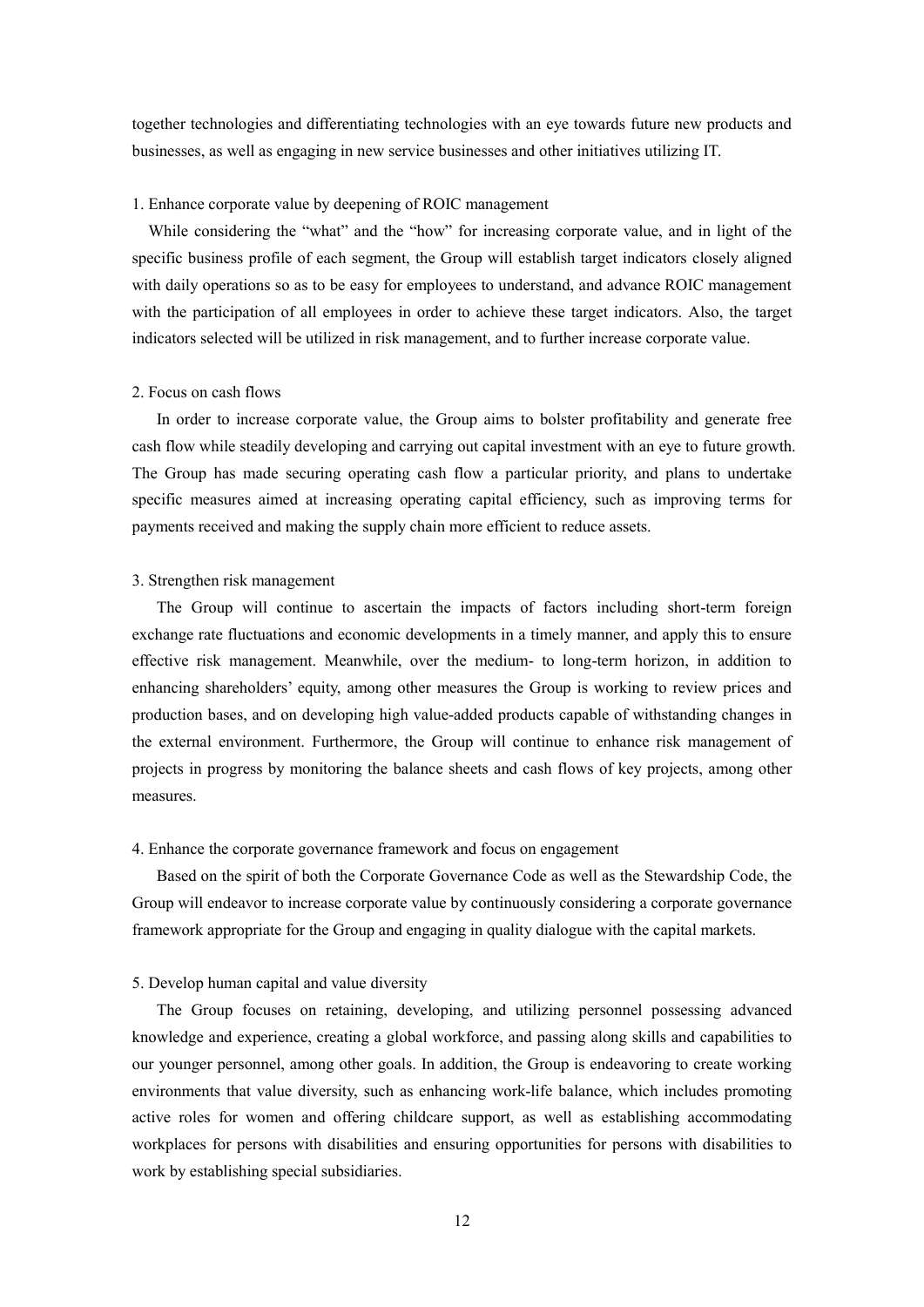Areas of focus in individual business segments are discussed below.

#### ① Ship & Offshore Structure

Maximize earnings through integrated operations of the Sakaide, NACKS, and DACKS shipyards; at Kobe shipyard execute stable operations centered on submarines; contract the offshore work vessel business

## ② Rolling Stock

Enhance competitiveness by developing cutting-edge technologies, new rolling stock, and other technologies and products that meet customers' needs; further boost system integration capabilities by strengthening personnel development; expand recurring-revenue businesses, such as maintenance and retrofitting; build an optimal global business execution platform, including overseas production, overseas procurement, and utilization of partnerships

### ③ Aerospace

Establish a mass production system for C-2 transport and P-1 fixed-wing patrol aircraft, including repair services and parts supply, and apply to derivative aircraft; increase production of Boeing 787 component parts and apply to derivative aircraft, and develop and launch mass production for 777X

#### ④ Gas Turbine & Machinery

Develop an energy solutions business based on high-efficiency industrial gas turbines and gas engines; promote overseas business development; develop new models of jet engines for civilian aircraft and handle increased production

# ⑤ Plant & Infrastructure

Enhance competitiveness by making existing products more sophisticated and rapidly commercialize new products and technologies; expand overseas businesses centered on emerging markets and resource-producing countries by strengthening overseas partnerships; further bolster engineering capabilities by cultivating human resources; steadily complete large projects

#### ⑥ Motorcycle & Engine

Continue to introduce attractive, strong models that possess the Kawasaki appeal; realize a strong brand rooted in customer value; further boost presence in advanced countries where economies are on a recovery track; enhance the strength of the brand and cultivate new markets in emerging markets; thoroughly promote the efficiency of management on a consolidated basis

#### ⑦ Precision Machinery

Maintain and increase high market share for hydraulic components for excavators; grow sales of machinery besides excavators in construction machinery and agricultural machinery markets; enhance system proposal capabilities and upgrade and expand overseas production framework in the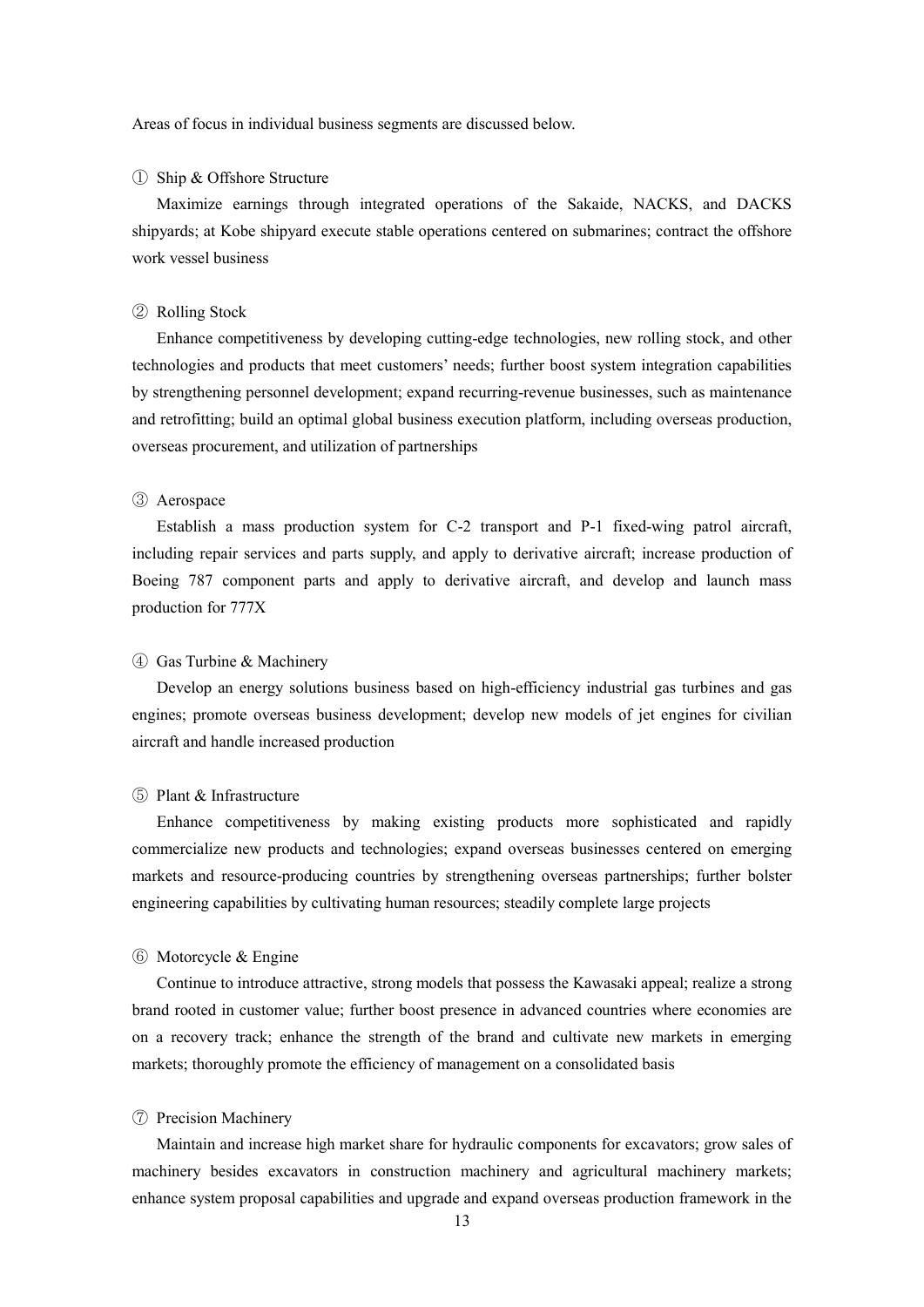industrial robot field; engage in ongoing initiatives targeting new fields for the future, such as medical robots

Notes:

These materials contain earnings forecast and other forward-looking statements based on information available to the company at the time of disclosure and the company makes no assurances as to the actual results and/or other outcomes.

# **4. Basic rationale for selecting accounting standards**

In light of the fact that the difference in accounting standards continues to narrow, the Group plans to continue to use Japanese accounting standards in the near term. The Group has been studying the possible adoption of IFRS, and will continue to consider the situation surrounding the Group both in Japan and overseas, and will address this issue as appropriate from the perspective of increasing corporate value.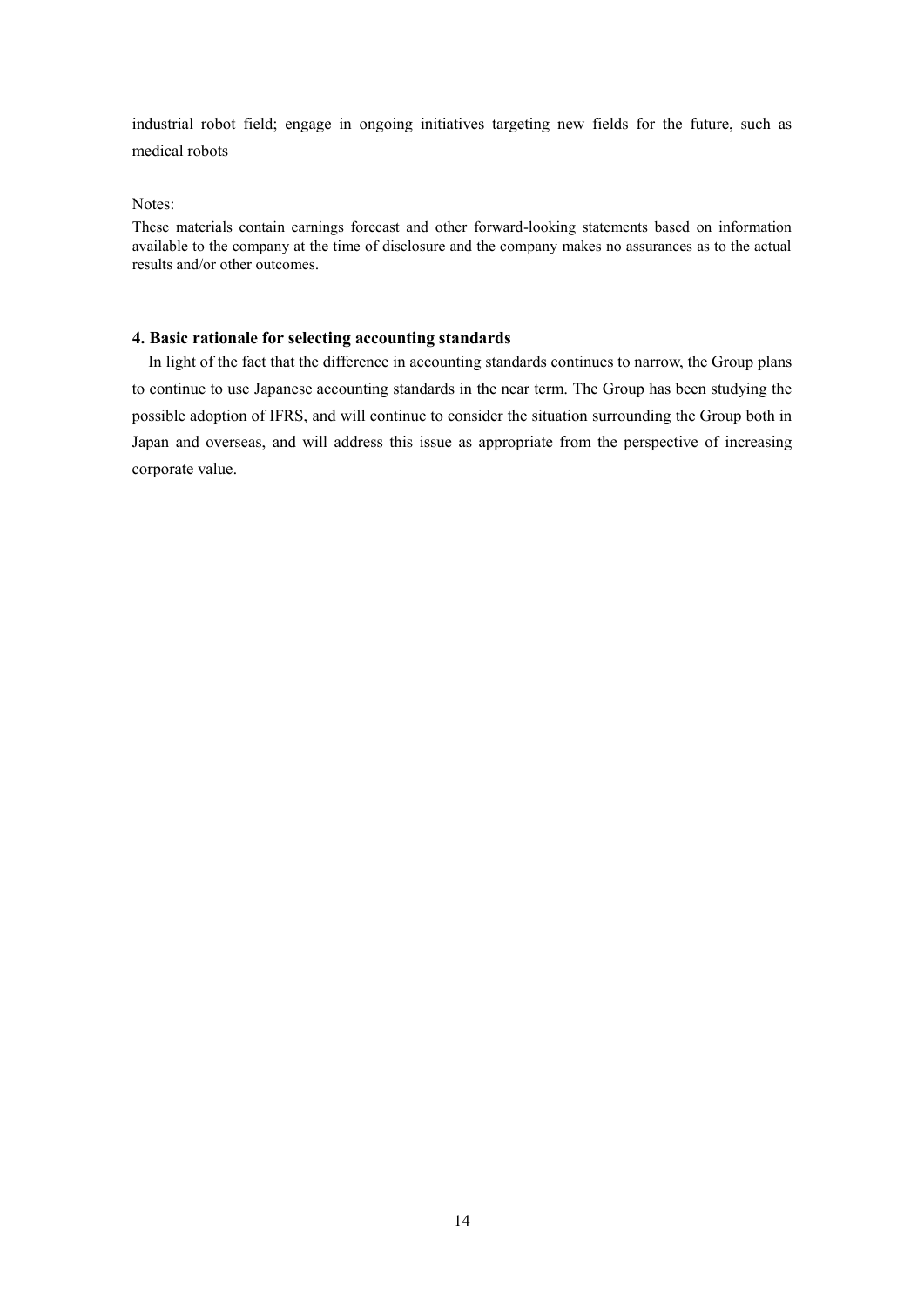# **5. Consolidated Financial Statements**

# **(1) Consolidated balance sheets**

| March 31                            | Million yen |           |
|-------------------------------------|-------------|-----------|
|                                     | 2015        | 2016      |
| <b>Assets</b>                       |             |           |
| Current assets                      |             |           |
| Cash on hand and in banks           | 51,645      | 42,157    |
| Trade receivables                   | 421,890     | 381,339   |
| Merchandise and finished products   | 59,487      | 57,092    |
| Work in process                     | 321,326     | 324,915   |
| Raw materials and supplies          | 117,837     | 110,956   |
| Deferred tax assets                 | 33,292      | 27,275    |
| Other                               | 70,576      | 76,743    |
| Allowance for doubtful receivables  | (2,995)     | (2,578)   |
| Total current assets                | 1,073,062   | 1,017,903 |
| Fixed assets                        |             |           |
| Net property, plant and equipment   |             |           |
| Buildings and structures,           | 161,840     | 166,345   |
| Machinery and equipment,            | 121,210     | 128,814   |
| Land                                | 64,708      | 64,237    |
| Leased assets,                      | 2,108       | 2,192     |
| Construction in progress            | 18,356      | 17,772    |
| Other,                              | 52,330      | 57,195    |
| Total property, plant and equipment | 420,554     | 436,557   |
| Intangible assets                   | 16,409      | 15,475    |
| Investments and other assets        |             |           |
| Investments in securities           | 15,488      | 13,781    |
| Long-term loans                     | 363         | 337       |
| Net defined benefit assets          | 317         | 74        |
| Deferred tax assets                 | 41,611      | 43,842    |
| Other                               | 95,299      | 102,387   |
| Allowance for doubtful receivables  | (823)       | (9,902)   |
| Total investments and other assets  | 152,257     | 150,521   |
| Total fixed assets                  | 589,220     | 602,554   |
| <b>Total assets</b>                 | 1,662,283   | 1,620,458 |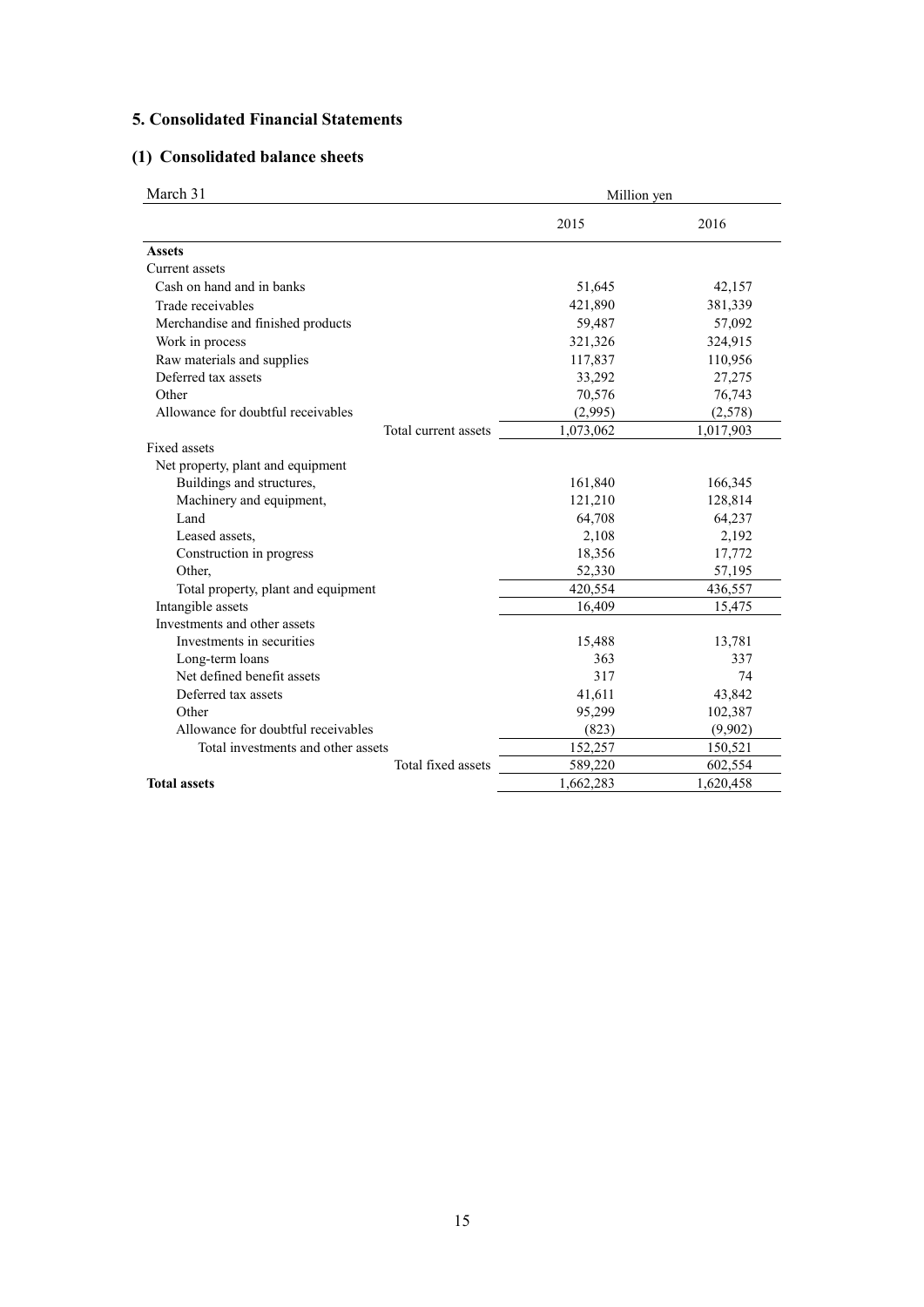| <b>Liabilities</b>                                      |                   |                   |
|---------------------------------------------------------|-------------------|-------------------|
| Current liabilities                                     |                   |                   |
| Trade payables                                          | 253,907           | 233,979           |
| Electronically recorded obligations-operating           | 85,453            | 87,798            |
| Short-term debt                                         | 122,338           | 105,891           |
| Current portion of bonds                                | 20,000            | 10,000            |
| Lease obligations, current                              | 276               | 156               |
| Income taxes payable                                    | 17,094            | 10,889            |
| Deferred tax liabilities                                | 442               | 979               |
| Accrued bonuses                                         | 26,440            | 25,138            |
| Provision for product warranties                        | 11,480            | 12,642            |
| Provision for losses on construction contracts          | 5,873             | 7,926             |
| Advances from customers                                 | 171,607           | 170,454           |
| Other                                                   | 109,707           | 101,854           |
| Total current liabilities                               | 824,623           | 767,711           |
|                                                         |                   |                   |
| Long-term liabilities                                   |                   |                   |
| Bonds payable                                           | 110,000           | 120,000           |
| Long-term debt                                          | 159,749           | 160,809           |
| Lease obligations                                       | 2,011             | 1,566             |
| Deferred tax liabilities                                | 8,199             | 8,439             |
| Provision for environmental measures                    | 2,535             | 1,693             |
| Net defined benefit liability                           | 79,272            | 90,789            |
| Asset retirement obligations                            | 464               | 650               |
| Other                                                   | 27,468            | 23,170            |
| Total long-term liabilities                             | 389,702           | 407,120           |
| <b>Total liabilities</b>                                | 1,214,326         | 1,174,832         |
|                                                         |                   |                   |
| <b>Net assets</b>                                       |                   |                   |
| Shareholders' equity<br>Common stock                    |                   |                   |
| Capital surplus                                         | 104,484<br>54,393 | 104,484<br>54,394 |
| Retained earnings                                       | 253,605           | 279,627           |
| Treasury stock                                          | (67)              | (86)              |
| Total shareholders' equity                              | 412,416           | 438,419           |
|                                                         |                   |                   |
| Accumulated other comprehensive income                  |                   |                   |
| Net unrealized gains (losses) on securities, net of tax | 3,704             | 2,705             |
| Deferred gains (losses) on hedges                       | (1,985)           | 692               |
| Foreign currency translation adjustments                | 25,179            | 8,990             |
| Remeasurements of defined benefit plans                 | (7,318)           | (19, 439)         |
| Total accumulated other comprehensive income            | 19,579            | (7,051)           |
| Non-controlling interests                               | 15,961            | 14,257            |
| <b>Total net assets</b>                                 | 447,957           | 445,625           |
| <b>Total liabilities and net assets</b>                 | 1,662,283         | 1,620,458         |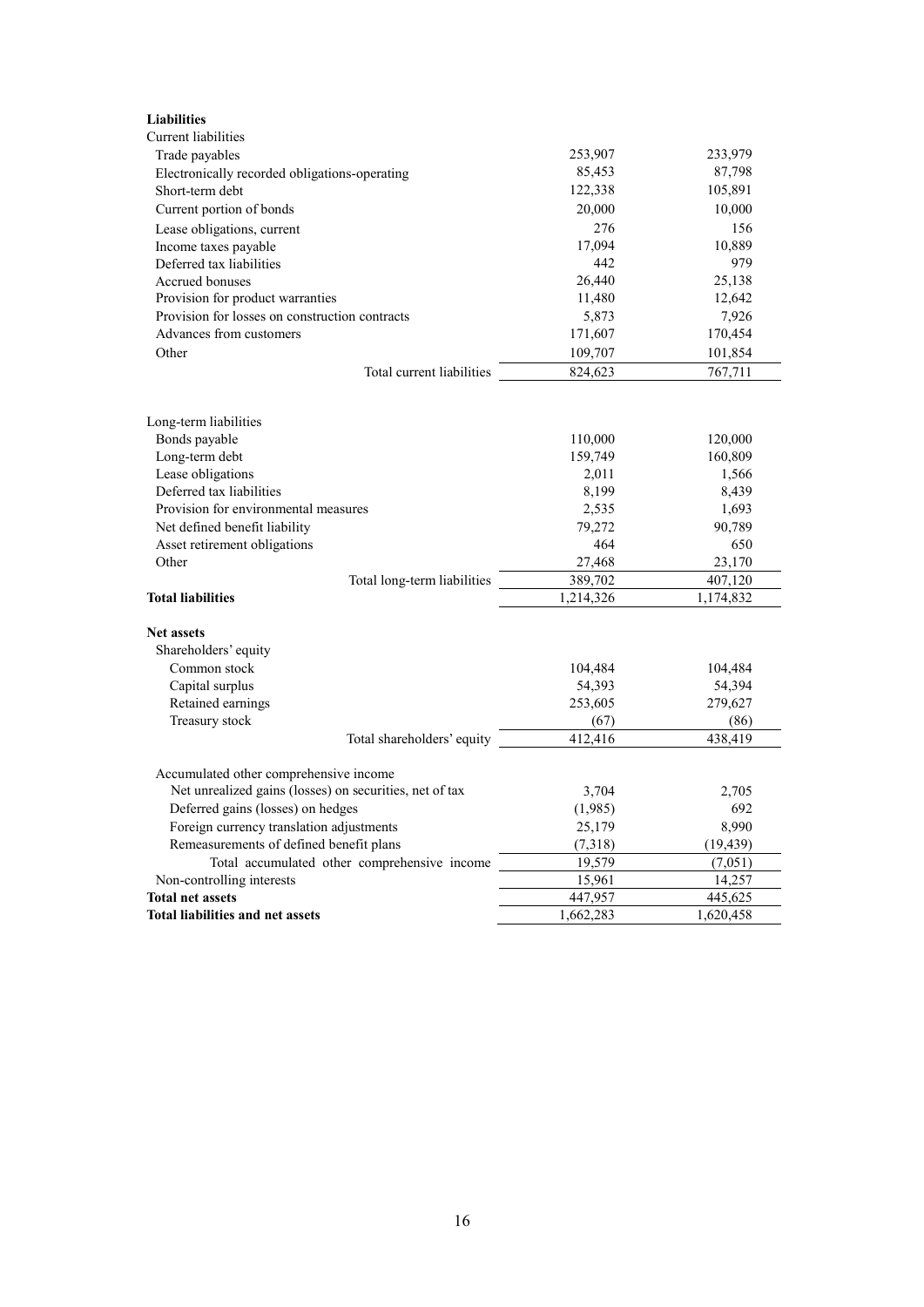# (**2) Consolidated statements of income and comprehensive income**

# **Consolidated statements of income**

| Million yen<br>Years ended March 31                              |                |              |
|------------------------------------------------------------------|----------------|--------------|
|                                                                  | 2015           | 2016         |
| Net sales                                                        | 1,486,123      | 1,541,096    |
| Cost of sales                                                    | 1,216,680      | 1,253,691    |
| Gross profit                                                     | 269,443        | 287,405      |
| Selling, general and administrative expenses                     |                |              |
| Salaries and benefits                                            | 50,587         | 52,683       |
| Advertising expenses                                             | 10,481         | 12,067       |
| R&D expenses                                                     | 41,606         | 43,611       |
| Other                                                            | 79,508         | 83,045       |
| Total selling, general and administrative expenses               | 182,184        | 191,408      |
| Operating income                                                 | 87,259         | 95,996       |
| Non-operating income                                             |                |              |
| Interest income                                                  | 796            | 748          |
| Dividend income                                                  | 395            | 415          |
| Equity in income of non-consolidated subsidiaries and affiliates | 6,208          | 2,876        |
| Gain on sale of fixed assets                                     |                | 3,155        |
| Subsidy income                                                   | 704            | 2,345        |
| Other                                                            | 5,148          | 5,569        |
| Total non-operating income                                       | 13,253         | 15,111       |
| Non-operating expenses                                           |                |              |
| Interest expense                                                 | 3,761          | 3,637        |
| Foreign exchange losses                                          | 5,097          | 6,532        |
| Other                                                            | 7,365          | 7,708        |
| Total non-operating expenses                                     | 16,223         | 17,878       |
| Recurring profit                                                 | 84,288         | 93,229       |
| Extraordinary income                                             |                |              |
| Gain on transfer of business                                     |                | $(*1)901$    |
| Total extraordinary income                                       | $\overline{a}$ | 901          |
| <b>Extraordinary losses</b>                                      |                |              |
| Loss on overseas business                                        |                | $(*2)19,298$ |
| Total extraordinary losses                                       |                | 19,298       |
| Income before income taxes                                       | 84.288         | 74,832       |
| Income taxes                                                     |                |              |
| Current                                                          | 23,563         | 20,153       |
| Deferred                                                         | 6,779          | 7,000        |
| Total income taxes                                               | 30,343         | 27,153       |
| Net income                                                       | 53,945         | 47,678       |
| Net income attributable to non-controlling interests             | 2,306          | 1,635        |
| Net income attributable to owners of parent                      | 51,639         | 46,043       |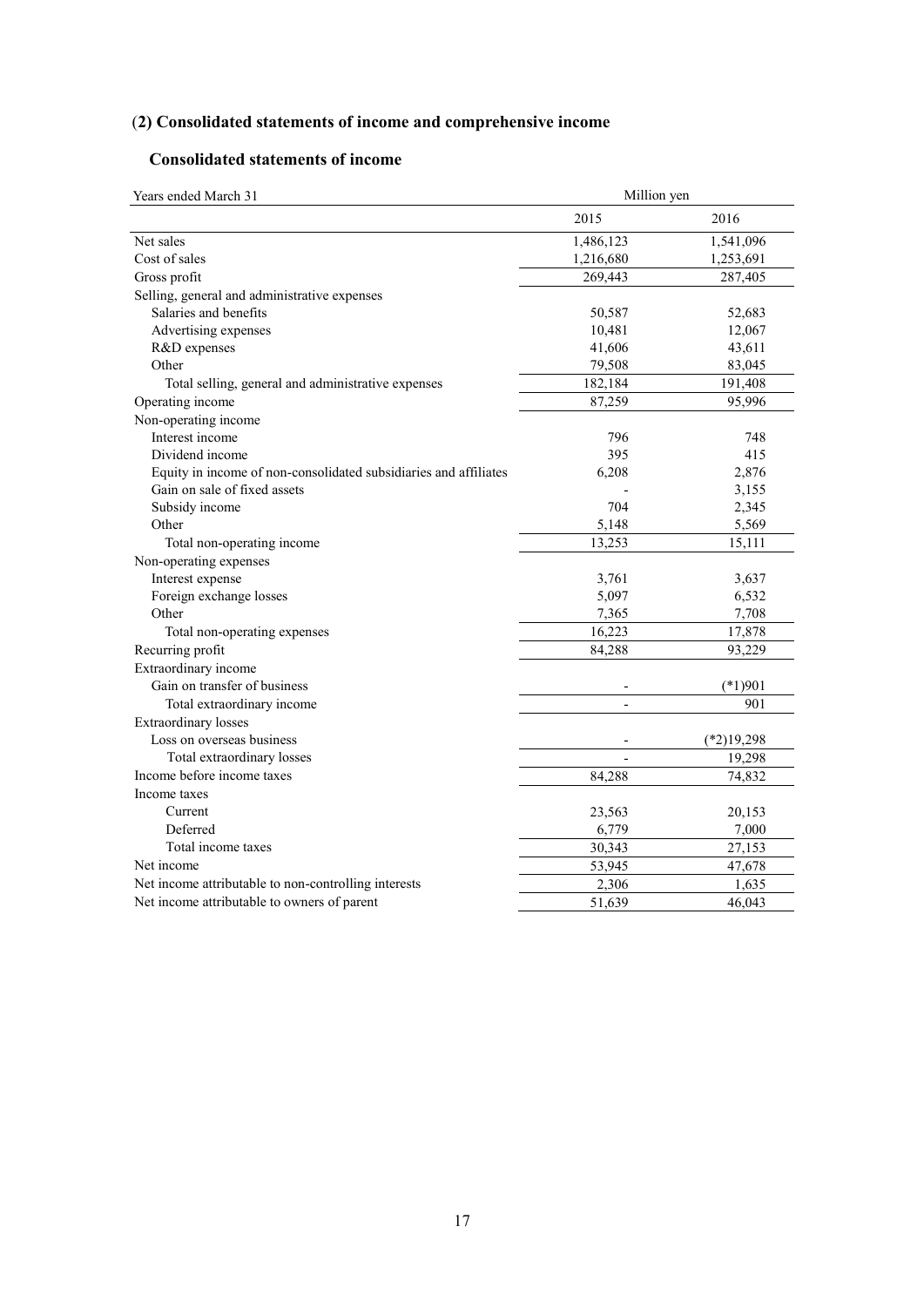# **Consolidated statements of comprehensive income**

| Years ended March 31                                                                   | Million yen |           |
|----------------------------------------------------------------------------------------|-------------|-----------|
|                                                                                        | 2015        | 2016      |
| Net income                                                                             | 53,945      | 47,678    |
| Other comprehensive income                                                             |             |           |
| Net unrealized gains (losses) on securities                                            | 783         | (910)     |
| Deferred gains (losses) on hedges                                                      | 1,860       | 2,649     |
| Foreign currency translation adjustments                                               | 12,384      | (11,763)  |
| Remeasurements of defined benefit plans                                                | 10,952      | (12, 154) |
| Share of other comprehensive income of associates accounted for<br>using equity method | 7,834       | (5,269)   |
| Total other comprehensive income                                                       | 33,815      | (27, 448) |
| Comprehensive Income attributable to:                                                  | 87,760      | 20,230    |
| Owners of the parent company                                                           | 84,462      | 19,412    |
| Non-controlling interests                                                              | 3,298       | 817       |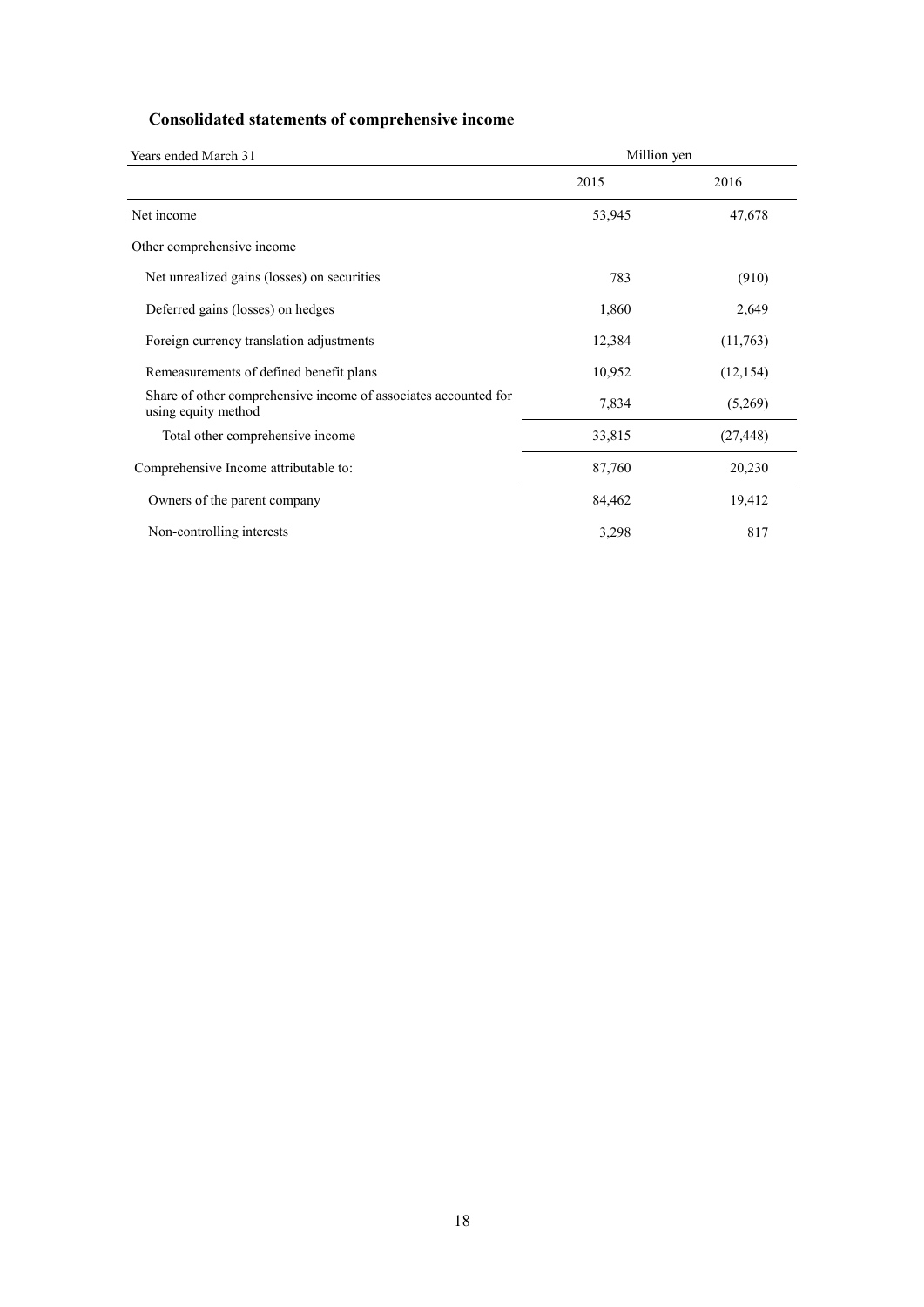|  | (3) Consolidated statements of changes in net assets |  |  |  |  |  |  |
|--|------------------------------------------------------|--|--|--|--|--|--|
|--|------------------------------------------------------|--|--|--|--|--|--|

| Million yen<br>Years ended March 31                                   |                  |                  |
|-----------------------------------------------------------------------|------------------|------------------|
|                                                                       | 2015             | 2016             |
| <b>Shareholders' equity</b>                                           |                  |                  |
| Common stock                                                          |                  |                  |
| Balance at end of previous year                                       | 104,484          | 104,484          |
| Balance at end of year                                                | 104,484          | 104,484          |
| Capital surplus                                                       |                  |                  |
| Balance at end of previous year                                       | 54,393           | 54,393           |
| Treasury stock disposed                                               | $\boldsymbol{0}$ | $\boldsymbol{0}$ |
| Treasury stock retired                                                | (0)              |                  |
| Total changes during the period                                       | $\mathbf{0}$     | $\theta$         |
| Balance at end of year                                                | 54,393           | 54,394           |
| Retained earnings                                                     |                  |                  |
| Balance at end of previous year                                       | 217,449          | 253,605          |
| Changes during the period                                             |                  |                  |
| Cash dividend                                                         | (15,045)         | (20,047)         |
| Net income attributable to owners of parent                           | 51,639           | 46,043           |
| Treasury stock retired                                                | (659)            |                  |
| Increase (decrease) by change of consolidation period of subsidiaries | 221              | 25               |
| Total changes during the period                                       | 36,156           | 26,021           |
| Balance at end of year                                                | 253,605          | 279,627          |
| Treasury stock                                                        |                  |                  |
| Balance at end of previous year                                       | (43)             | (67)             |
| Changes during the period                                             |                  |                  |
| Treasury stock purchased                                              | (684)            | (21)             |
| Treasury stock disposed                                               | $\boldsymbol{0}$ | 1                |
| Treasury stock retired                                                | 660              |                  |
| Total changes during the period                                       | (23)             | (19)             |
| Balance at end of year                                                | (67)             | (86)             |
| Total shareholders' equity                                            |                  |                  |
| Balance at end of previous year                                       | 376,284          | 412,416          |
| Changes during the period                                             |                  |                  |
| Cash dividend                                                         | (15,045)         | (20,047)         |
| Net income attributable to owners of parent                           | 51,639           | 46,043           |
| Treasury stock purchased                                              | (684)            | (21)             |
| Treasury stock disposed                                               | 0                | 2                |
| Treasury stock retired                                                |                  |                  |
| Increase (decrease) by change of consolidation period of subsidiaries | 221              | 25               |
| Total changes during the period                                       | 36,132           | 26,002           |
| Balance at end of year                                                | 412,416          | 438,419          |
| <b>Comprehensive income</b>                                           |                  |                  |
|                                                                       |                  |                  |
| Net unrealized gain (loss) on securities                              |                  |                  |
| Balance at end of previous year                                       | 2,652            | 3,704            |
| Changes during the period                                             |                  |                  |
| Net changes in items other than shareholders' equity                  | 1,051            | (999)            |
| Total changes during the period                                       | 1,051            | (999)            |
| Balance at end of year                                                | 3,704            | 2,705            |
| Deferred gains (losses) on hedges                                     |                  |                  |
| Balance at end of previous year                                       | (3,803)          | (1,985)          |
| Changes during the period                                             |                  |                  |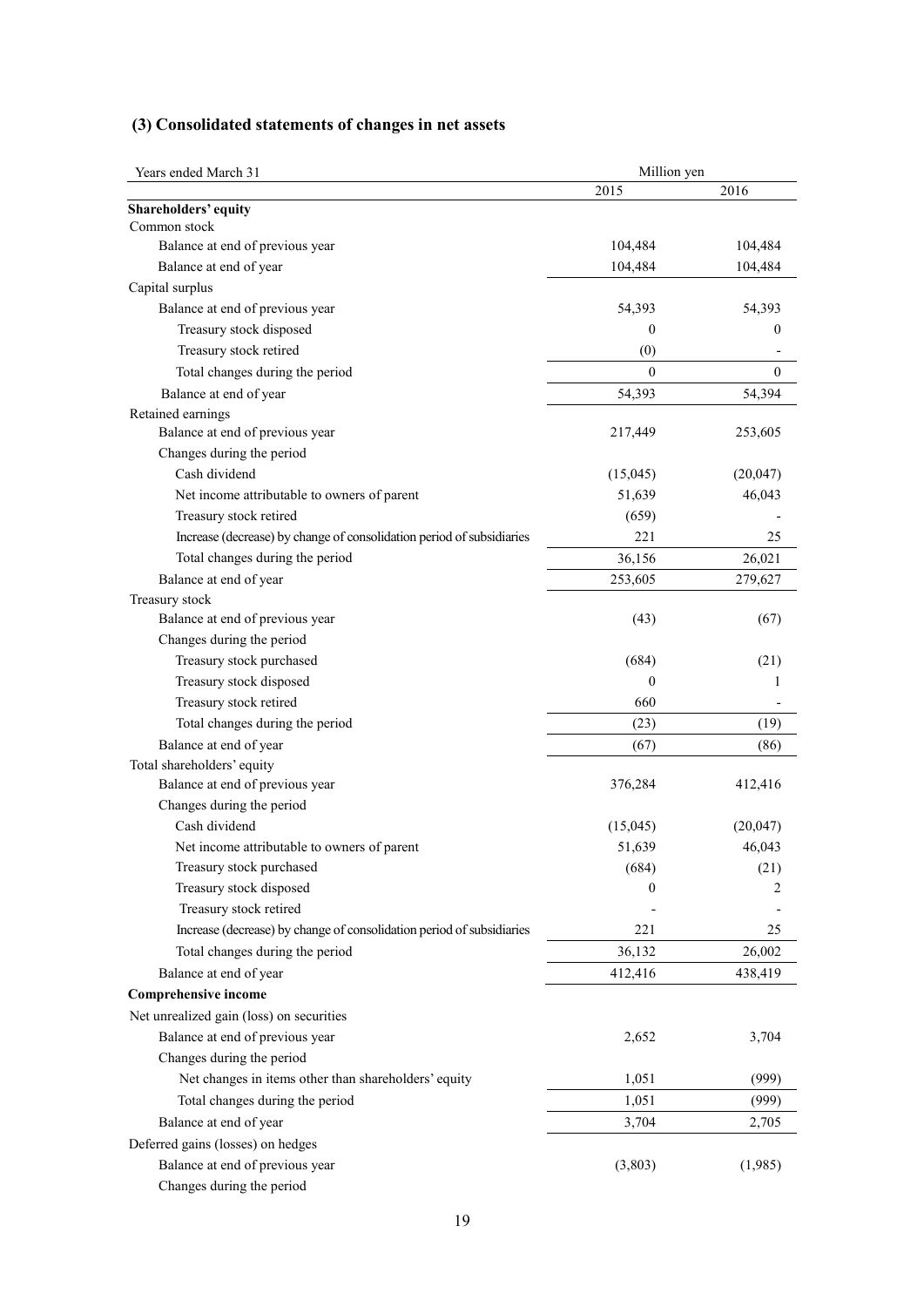| Net changes in items other than shareholders' equity                  | 1,818            | 2,678     |
|-----------------------------------------------------------------------|------------------|-----------|
| Total changes during the period                                       | 1,818            | 2,678     |
| Balance at end of year                                                | (1,985)          | 692       |
| Foreign currency translation adjustments                              |                  |           |
| Balance at end of previous year                                       | 6,416            | 25,179    |
| Changes during the period                                             |                  |           |
| Net changes in items other than shareholders' equity                  | 18,762           | (16, 188) |
| Total changes during the period                                       | 18,762           | (16, 188) |
| Balance at end of year                                                | 25,179           | 8,990     |
| Remeasurements of defined benefit plans                               |                  |           |
| Balance at end of previous year                                       | (18, 509)        | (7,318)   |
| Changes during the period                                             |                  |           |
| Net changes in items other than shareholders' equity                  | 11,190           | (12, 121) |
| Total changes during the period                                       | 11,190           | (12, 121) |
| Balance at end of year                                                | (7,318)          | (19, 439) |
| Total comprehensive income                                            |                  |           |
| Balance at end of previous year                                       | (13,243)         | 19,579    |
| Changes during the period                                             |                  |           |
| Net changes in items other than shareholders' equity                  | 32,822           | (26, 630) |
| Total changes during the period                                       | 32,822           | (26, 630) |
| Balance at end of year                                                | 19,579           | (7,051)   |
| <b>Non-controlling interests</b>                                      |                  |           |
| Balance at end of previous year                                       | 13,645           | 15,961    |
| Changes during the period                                             |                  |           |
| Net changes in items other than shareholders' equity                  | 2,316            | (1,704)   |
| Total changes during the period                                       | 2,316            | (1,704)   |
| Balance at end of year                                                | 15,961           | 14,257    |
| <b>Total net assets</b>                                               |                  |           |
| Balance at end of previous year                                       | 376,686          | 447,957   |
| Changes during the period                                             |                  |           |
| Cash dividend                                                         | (15,045)         | (20, 047) |
| Net income attributable to owners of parent (loss)                    | 51,639           | 46,043    |
| Treasury stock purchased                                              | (684)            | (21)      |
| Treasury stock disposed                                               | $\boldsymbol{0}$ | 2         |
| Treasury stock retired                                                |                  |           |
| Increase (decrease) by change of consolidation period of subsidiaries | 221              | 25        |
| Net changes in items other than shareholders' equity                  | 35,139           | (28, 335) |
| Total changes during the period                                       | 71,271           | (2, 332)  |
| Balance at end of year                                                | 447,957          | 445,625   |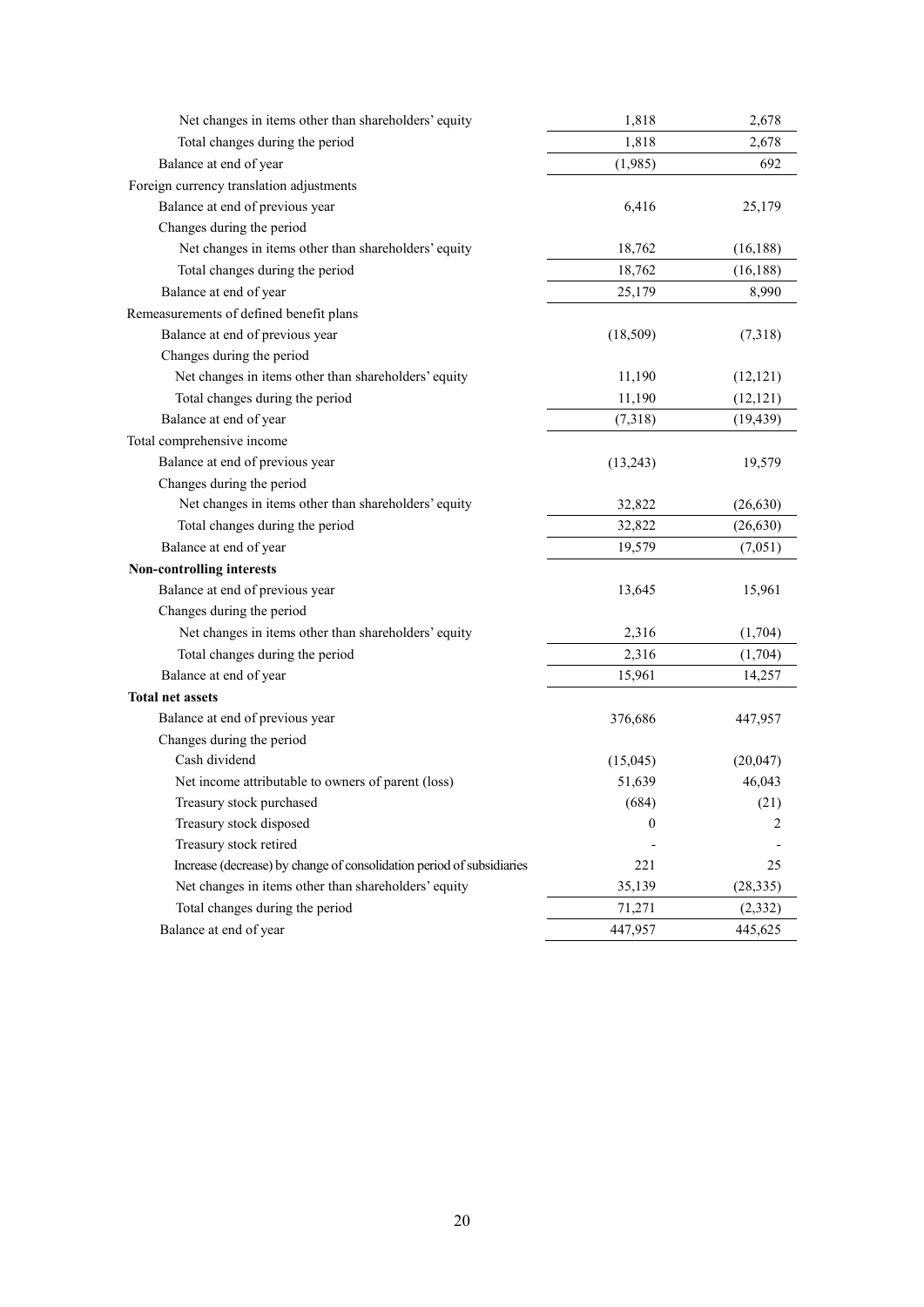# **(4) Consolidated statements of cash flows**

| Years ended March 31                                                                                       | Million yen      |           |
|------------------------------------------------------------------------------------------------------------|------------------|-----------|
|                                                                                                            | 2015             | 2016      |
| Cash flows from operating activities                                                                       |                  |           |
| Income before income taxes                                                                                 | 84,288           | 74,832    |
| Depreciation and amortization                                                                              | 44,572           | 49,004    |
| Increase (decrease) in allowance for doubtful receivables                                                  | (160)            | (857)     |
| Increase (decrease) in accrued bonuses                                                                     | 4,255            | (935)     |
| Increase (decrease) in provision for product warranties                                                    | 666              | 1,590     |
| Increase (decrease) in provision for losses on construction contracts                                      | (7,957)          | 2,228     |
| Increase (decrease) in provision for environmental measures                                                | (1, 134)         | (840)     |
| Increase (decrease) in net defined benefit liability                                                       | (2,521)          | (3,043)   |
| Interest and dividend income                                                                               | (1, 191)         | (1,164)   |
| Interest expense                                                                                           | 3,761            | 3,637     |
| Equity in income non-consolidated subsidiaries and affiliates                                              | (6,208)          | (2,876)   |
| (Gain) loss on sale of property, plant, and equipment                                                      | 1,428            | (3,155)   |
| (Gain) loss on sale of business                                                                            |                  | (901)     |
| Loss on overseas business                                                                                  |                  | 19,298    |
| (Increase) decrease in trade receivables                                                                   | 630              | (7,657)   |
| (Increase) decrease in inventories                                                                         | (22, 583)        | (19, 719) |
| Increase (decrease) in trade payables                                                                      | 28,933           | (5,441)   |
| (Increase) decrease in advance payments                                                                    | (11,086)         | (5,860)   |
| Increase (decrease) in advances from customers                                                             | 29,460           | 7,433     |
| (Increase) decrease in other current assets                                                                | (623)            | (2,670)   |
| Increase (decrease) in other current liabilities                                                           | (62)             | 5,003     |
| Other<br>Subtotal                                                                                          | 1,803<br>146.272 | 397       |
| Cash received for interest and dividends                                                                   |                  | 108,303   |
|                                                                                                            | 6,099            | 6,745     |
| Cash paid for interest                                                                                     | (4,012)          | (3,817)   |
| Cash paid for income taxes                                                                                 | (20,707)         | (25,172)  |
| Net cash provided by operating activities                                                                  | 127,651          | 86,059    |
| Cash flows from investing activities<br>Acquisition of property, plant and equipment and intangible assets | (77, 361)        | (79, 463) |
| Proceeds from sales of property, plant and equipment and intangible                                        |                  |           |
| assets                                                                                                     | 11,913           | 1,202     |
| Acquisition of investments in securities                                                                   | (486)            | (173)     |
| Proceeds from sales of investments in securities                                                           | 1,470            | 702       |
| Acquisition of investments in subsidiaries of affiliate                                                    | (1,261)          | (1,601)   |
| Proceeds from sale of business                                                                             |                  | 5,390     |
| Decrease (increase) in short-term loans receivable, net                                                    | (1,164)          | (7)       |
| Additions to long-term loans receivable                                                                    | (63)             | (87)      |
| Proceeds from collection of long-term loans receivable                                                     | 141              | 92        |
| Other                                                                                                      | (586)            | (239)     |
| Net cash used for investing activities                                                                     | (67, 397)        | (74, 185) |
| Cash flows from financing activities                                                                       |                  |           |
| Increase (decrease) in short-term debt, net                                                                | (16, 587)        | 4,132     |
| Proceeds from long-term debt                                                                               | 42,456           | 19,648    |
| Repayment of long-term debt                                                                                | (86, 233)        | (25,651)  |
| Proceeds from issuance of bonds                                                                            | 20,000           | 20,000    |
| Redemption of bonds payable                                                                                |                  | (20,000)  |
| Cash dividends paid                                                                                        | (15,675)         | (20,022)  |
| Cash dividends paid to non-controlling interests                                                           | (986)            | (1,527)   |
| Other                                                                                                      | (107)            | 20        |
| Net cash used for financing activities                                                                     | (57, 133)        | (23, 400) |
| Effect of exchange rate changes                                                                            | (953)            | 1,639     |
| Net increase (decrease) in cash and cash equivalents                                                       | 2,167            | (9,886)   |
| Cash and cash equivalents at beginning of period                                                           | 45,431           | 47,721    |
| Increase (decrease) in cash and cash equivalents by change of consolidation                                | 122              |           |
| period of subsidiaries                                                                                     |                  | (1)       |
| Cash and cash equivalents at end of period                                                                 | 47,721           | 37,832    |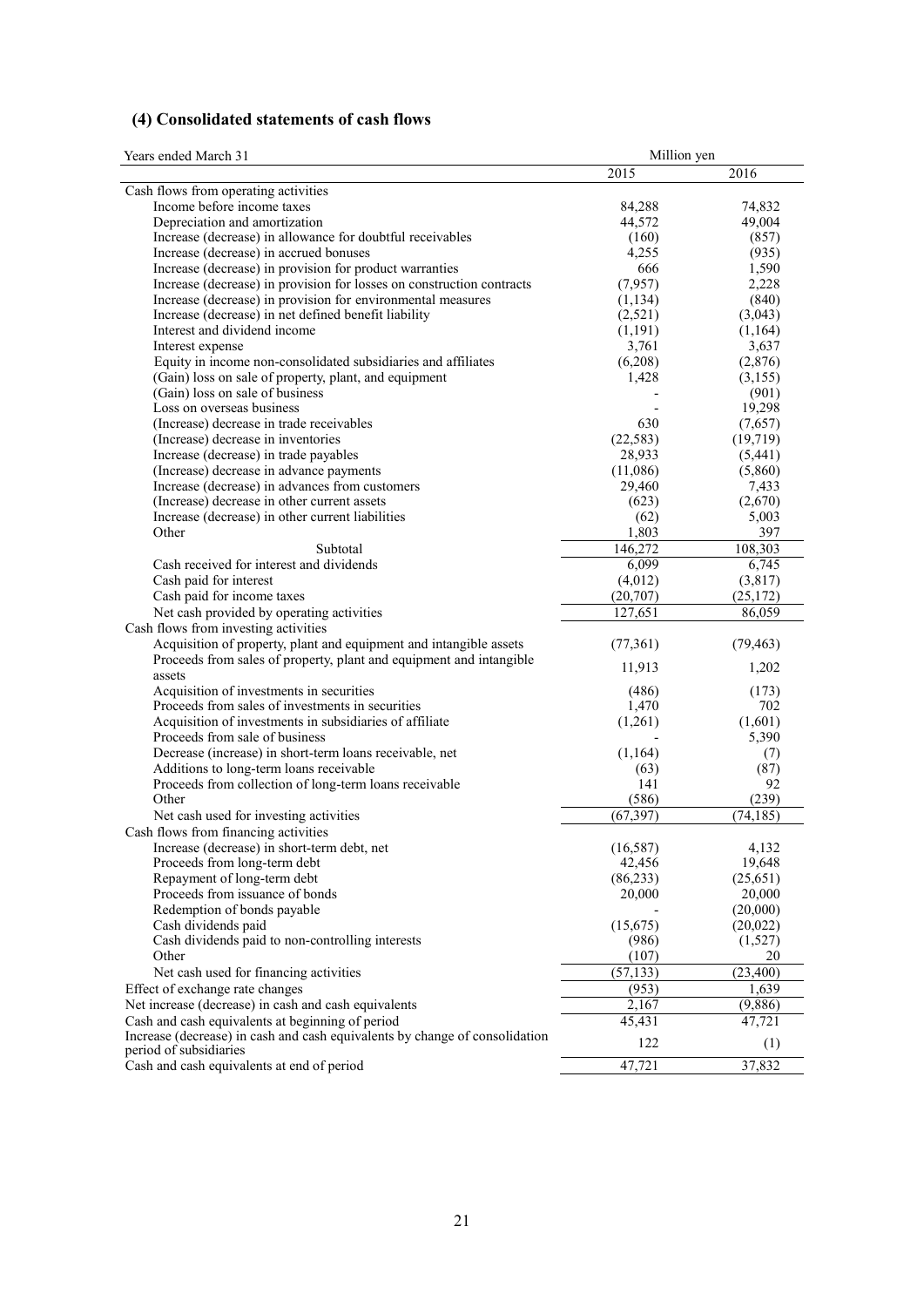#### **(5) Notes on financial statements**

*Notes on the going-concern assumption* 

Not applicable.

#### *Changes in accounting policy*

(Application of Accounting Standard for Business Combinations, etc.)

Effective from the consolidated financial year under review, "Accounting Standard for Business Combinations" (ASBJ Statement No. 21 of September 13, 2013), "Accounting Standard for Consolidated Financial Statements" (ASBJ Statement No. 22 of September 13, 2013), and "Accounting Standard for Business Divestitures" (ASBJ Statement No. 7 of September 13, 2013), etc. have been applied. As a result, differences caused by change in the Company's equity in the subsidiaries with controlling interests shall now be adjusted in its capital surplus, and acquisition-related expenses shall now be changed to be reported as expenses incurred during the consolidated financial year in which said acquisition takes place. Furthermore, as to business combinations taking place since the beginning of the consolidated financial year under review and onwards, finalization and restatement of the provisional accounting treatment of the amount of the acquisition cost allocation shall now be changed to be reflected in the relevant quarterly consolidated financial period where the date of said business combination actually falls. Additionally, the presentation has been changed in the net income for the period, etc. and also from minority interests to non-controlling interests. For the sake of reflecting these changes in the said presentation, restatement has been made in the consolidated financial statements of the preceding financial year.

The implementation of Accounting Standard for Business Combinations and its related standards is subject to the transitional treatments stipulated in the provisions of Article 58-2 (4) of Accounting Standard for Business Combinations, Article 44-5 (4) of Accounting Standard for Consolidated Financial Statements, and of Article 57-4 (4) of Accounting Standard for Business Divestitures, and has been and will be under way since the beginning of the current consolidated financial year under review and going forward.

There is no effect of these changes on the financial statements during the consolidated financial year under review.

#### *Related to consolidated statements of income*

Fiscal year ended March 31, 2016 (April 1, 2015 – March 31, 2016)

(\*1)Gain on Transfer of Business

 Due to assignment of all shares of consolidated subsidiary KCM Corporation and all businesses of KCMJ Corporation.

(\*2)Losses on Overseas Business

 Loss on a joint shipbuilding venture in Brazil. Please refer to Page 24 for details (Additional information).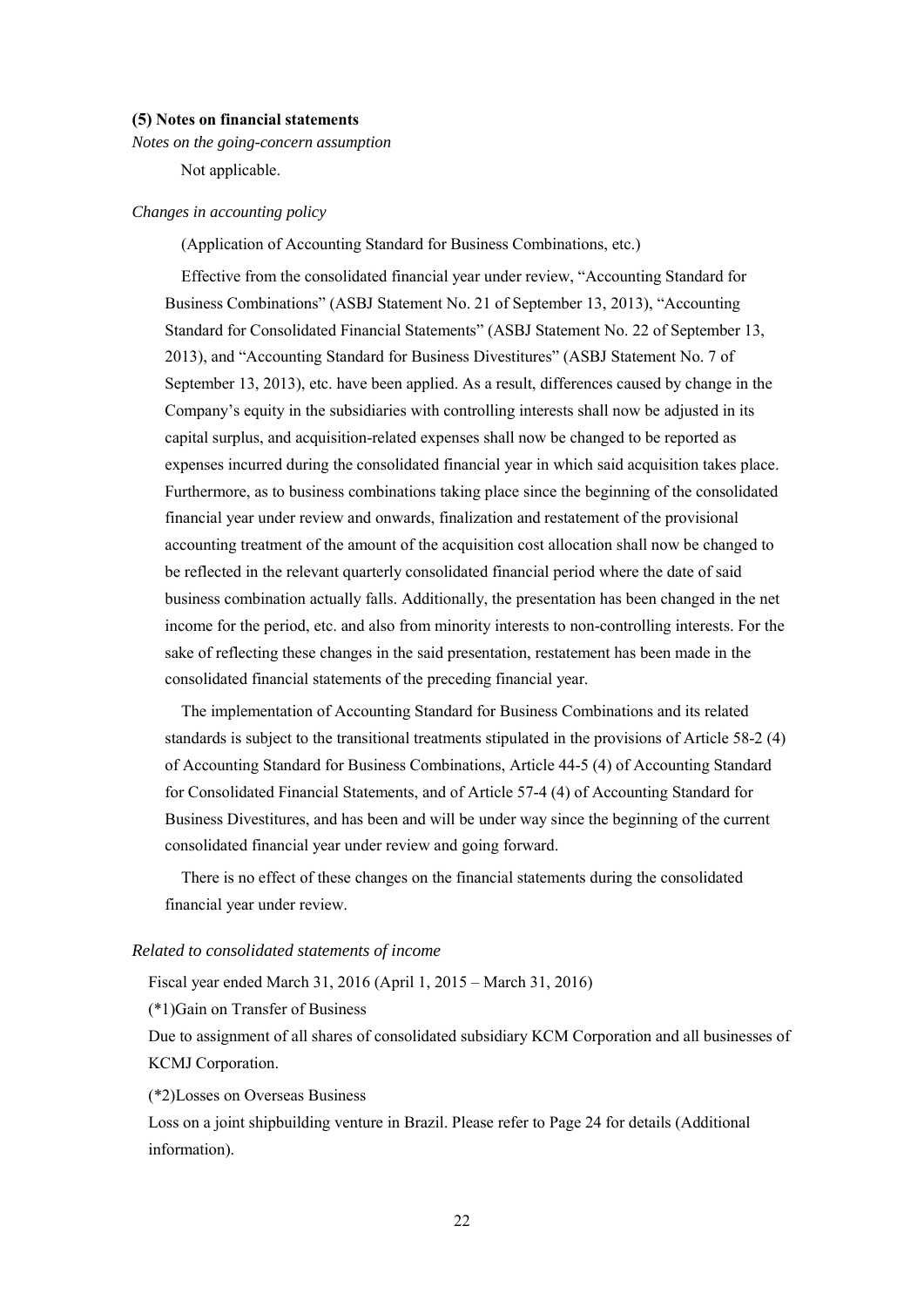# *Related to corporate combinations, etc. Business Divestment*

On October 1, 2015, KHI assigned all shares of consolidated subsidiary KCM Corporation (hereafter "KCM") (Hyogo Prefecture) to Hitachi Construction Machinery Co., Ltd. (Tokyo).

- (1) Overview of Business Divestment
- 1. Name of company to which shares were assigned

Hitachi Construction Machinery Co., Ltd. (hereafter "HCM")

2. Details of divested business

Manufacturing and sale of construction machines, etc.

3. Reason for business divestment

Since October 2008, KHI and HCM have had a business alliance covering wheel-loader operations, including joint research and development of new models of wheel loaders to meet the Tier 4 exhaust emission regulations. KCM was established in January 2009 and acquired KHI's wheel-loader operations by assignment in April of the same year. With HCM's capital investment in June 2010, KCM further accelerated joint research and development on new models of wheel loaders and on an efficient production system. KHI agreed to HCM's proposal, having judged that it would be effective to pursue synergies within the HCM Group for the further development of KCM under a policy of investing management resources in a focused manner, in order to enhance enterprise value amidst intensifying global competition in the construction machine industry. The businesses of KCMJ Corporation, which engages in sales and servicing operations for KCM products within Japan, were transferred to Hitachi Construction Machinery Japan Co., Ltd. on the same date as the execution of the transfer of KCM shares.

4. Date of business divestment

October 1, 2015

5. Overview of transaction including legal format

Transfer of shares and transfer of related assets for which compensation received is solely in the form of assets such as cash.

- (2) Overview of Accounting Treatment
- 1. Amount of transferred income and loss

¥901 million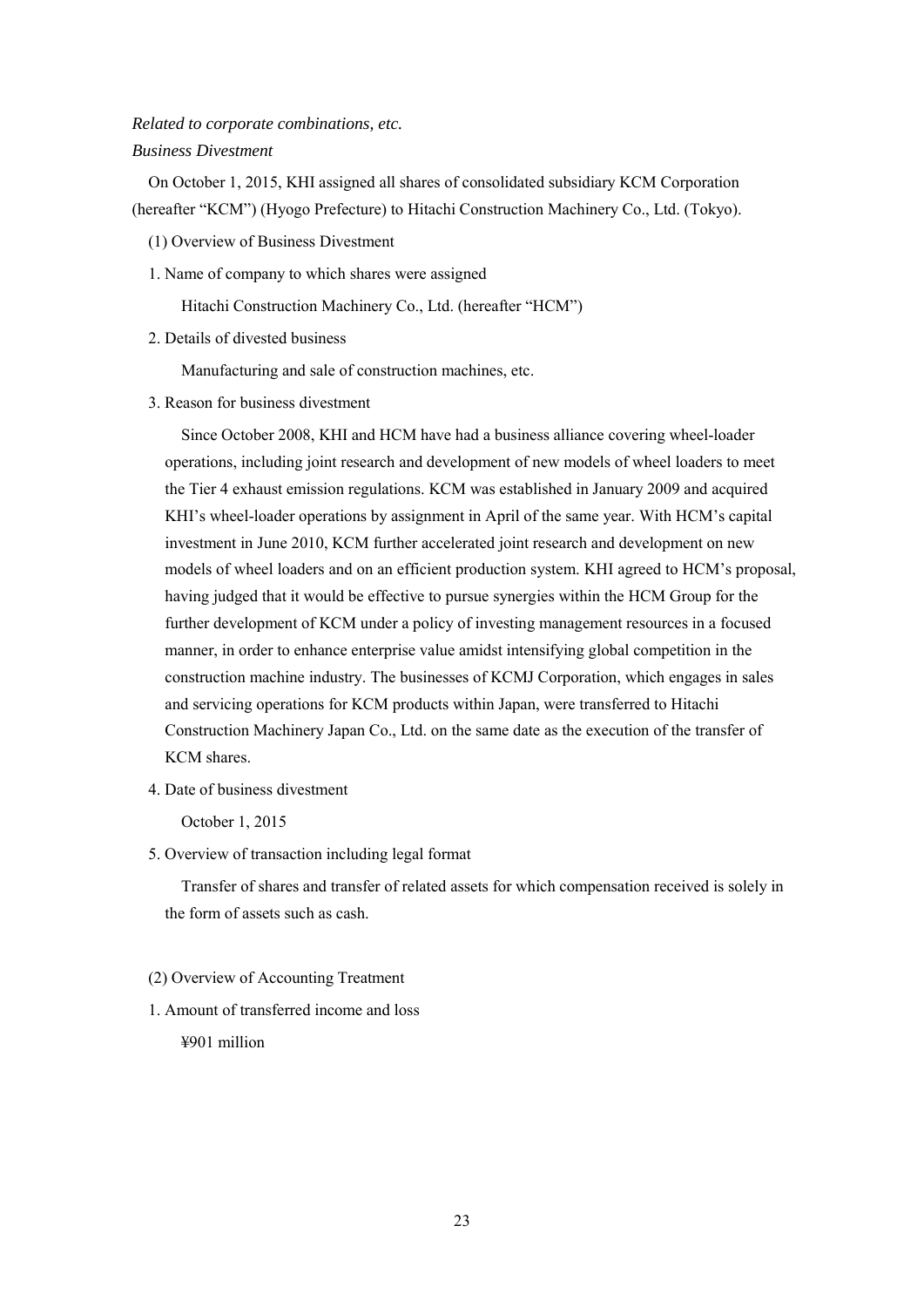| Current assets        | $\text{\textsterling}19,719$ million        |
|-----------------------|---------------------------------------------|
| Fixed assets          | $\text{\textless}5,727$ million             |
| Total assets          | $\textcolor{blue}{\textless}25,447$ million |
|                       |                                             |
| Current liabilities   | $\text{\textsterling}16,047$ million        |
| Long-term liabilities | $43,641$ million                            |

2. Fair book value assets and liabilities related to the transferred business and breakdown of each

#### 3. Accounting Treatment

In the transfer of the shares, accounting treatment was implemented pursuant to "Accounting Standard for Business Divestitures" (ASBJ Statement No. 7, September 13, 2013) and "Guidance on Accounting Standard for Business Combinations and Accounting Standard for Business Divestitures" (ASBJ Guidance No. 10, September 13, 2013).

(3) Name of reporting segment to which divested businesses belonged

Other Operations

(4) Estimated operating performance of divested businesses posted in consolidated statements of income for the fiscal year ended March 31, 2016

| Net sales        | $418,777$ million |
|------------------|-------------------|
| Operating income | $4159$ million    |

#### *Additional information*

#### *Posting Losses on Overseas Business (Joint Shipbuilding Venture in Brazil)*

Enseada Indústria Naval S.A. (hereinafter called 'Enseada'), joint venture of shipbuilding ,in which KHI holds a 30% stake, has received no payments for drill ship construction work currently in progress for more than a year due to the impact of corruption problems in Brazil, and this has seriously eroded Enseada's financial position and cash flow situation. As a result, Enseada has fallen behind in its payments to KHI for the transfer of technology and for the construction of drill ship hull parts currently under construction at KHI Sakaide Works. Enseada has also been unable to make progress on the repayment of loans extended by KHI.

 Despite this adverse business situation, Enseada remains a going concern, and KHI continues to cooperate with Enseada in line with the underlying joint venture agreement. However, considering the asset value of investment in and loans to Enseada as well as the recoverability of trade receivables, KHI has decided to implement the necessary accounting treatment based on its revaluation under relevant accounting principles.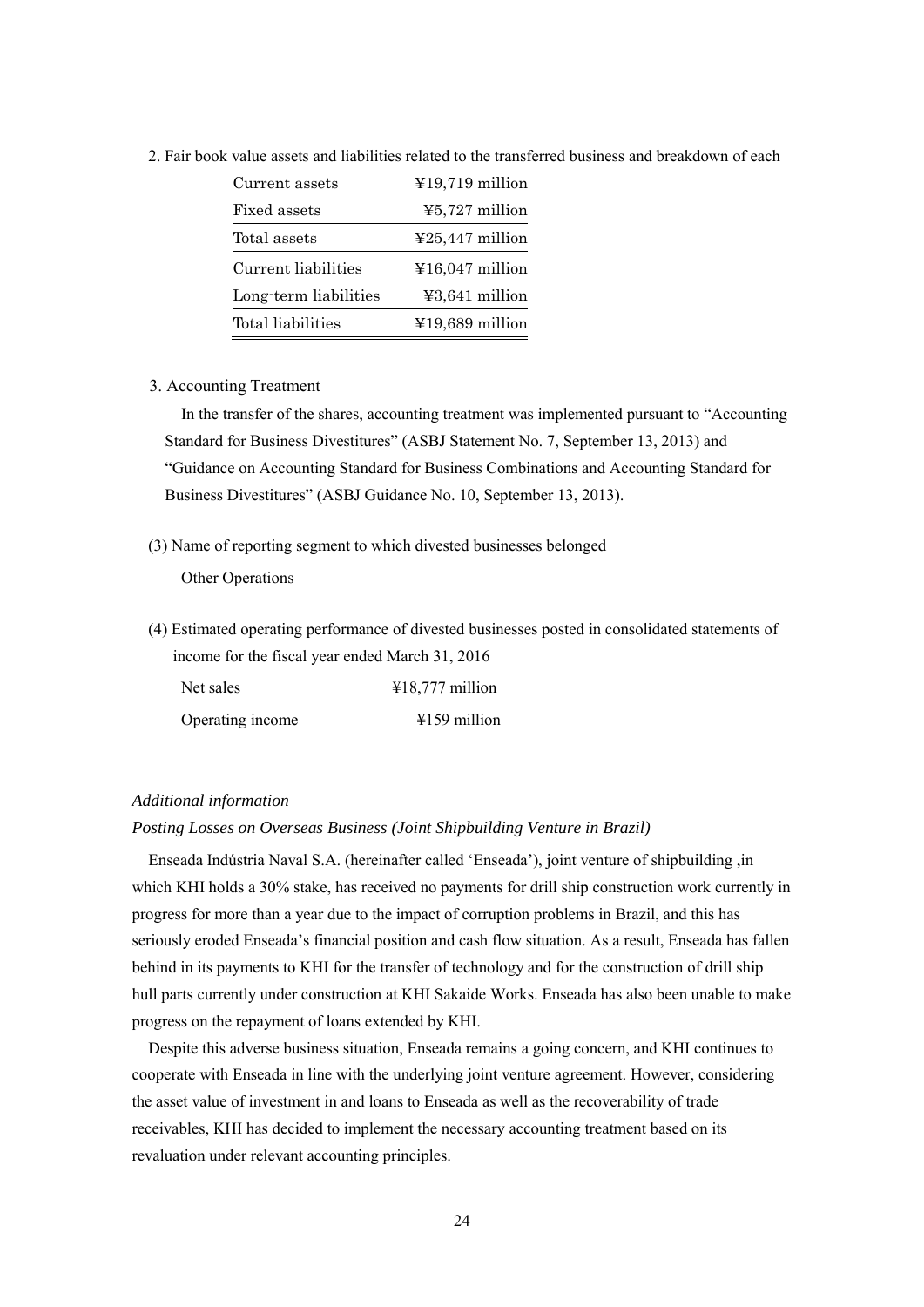Accounting treatment of losses on a consolidated basis for the fiscal year ended March 31, 2016, is presented below.

1. Setting of allowance for doubtful receivables on trade receivables from Enseada and loss on valuation of inventories (work in process) destined for Enseada

¥19,298 million(extraordinary losses)

2. Losses on valuation of investments in and loans receivable from Enseada

 $\frac{4}{2}$ ,847 million (non-operating expenses)

Total ¥22,145 million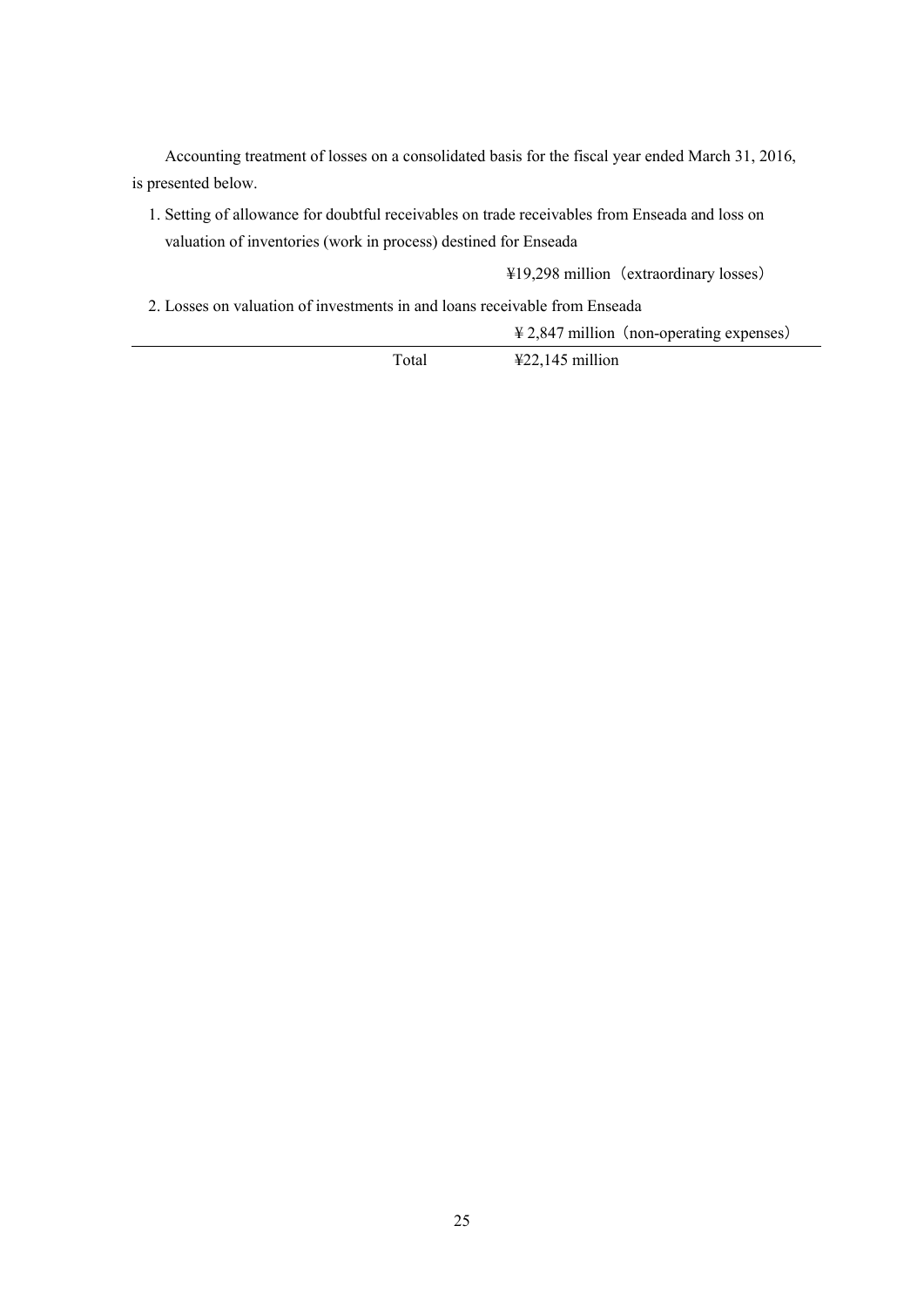#### *Segment information and others*

1. Segment information

(1) Overview of reportable segments

The Company's reportable segments are components of the company about which separate financial information is available. These segments are subject to periodic reviews by the Company's board of directors to decide how to allocate resources and assess performance. The Company's operations are divided into internal companies based on product categories. Certain authority is delegated to each of the internal companies, based on which they conduct businesses in Japan and overseas. The Company's operations are therefore segmented based on each internal company's product categories. The Company's eight reportable segments are the Ship & Offshore Structure segment, the Rolling Stock segment, the Aerospace segment, the Gas Turbine & Machinery segment, the Plant & Infrastructure segment, the Motorcycle & Engine segment, the Precision Machinery segment, and the Other segment.

| Industry segment               | Major products                                                                                                                                                  |
|--------------------------------|-----------------------------------------------------------------------------------------------------------------------------------------------------------------|
| Ship & Offshore<br>Structure   | Construction and sale of ships and other vessels, etc.                                                                                                          |
| Rolling Stock                  | Production and sale of rolling stock, snow plows, etc.                                                                                                          |
| Aerospace                      | Production and sale of aircraft, etc.                                                                                                                           |
| Gas Turbines $\&$<br>Machinery | Production and sale of jet engines, general-purpose gas turbine<br>generators, prime movers, etc.                                                               |
| Plant & Infrastructure         | Production and sale of industrial equipment, boilers, environmental<br>equipment, steel structures, crushers, etc.                                              |
| Motorcycle $&$ Engine          | Production and sale of motorcycles, all-terrain vehicles (ATV), utility<br>vehicles, personal watercraft ("JET SKI"), general-purpose gasoline<br>engines, etc. |
| Precision Machinery            | Production and sale of industrial hydraulic products, industrial robots, etc.                                                                                   |
| Other                          | commercial activities, sales/order agency and intermediary activities,<br>administration of welfare facilities, etc.                                            |

Main segment businesses are listed below.

(2) Method for calculating sales, profit/loss, assets, liabilities, and other items for reportable segments

The accounting methods applied to the reported business segments generally follow the accounting policies used to prepare the consolidated financial statements. The income of reporting segments is based on operating income. Inter-segment earnings and transfers are based on market prices.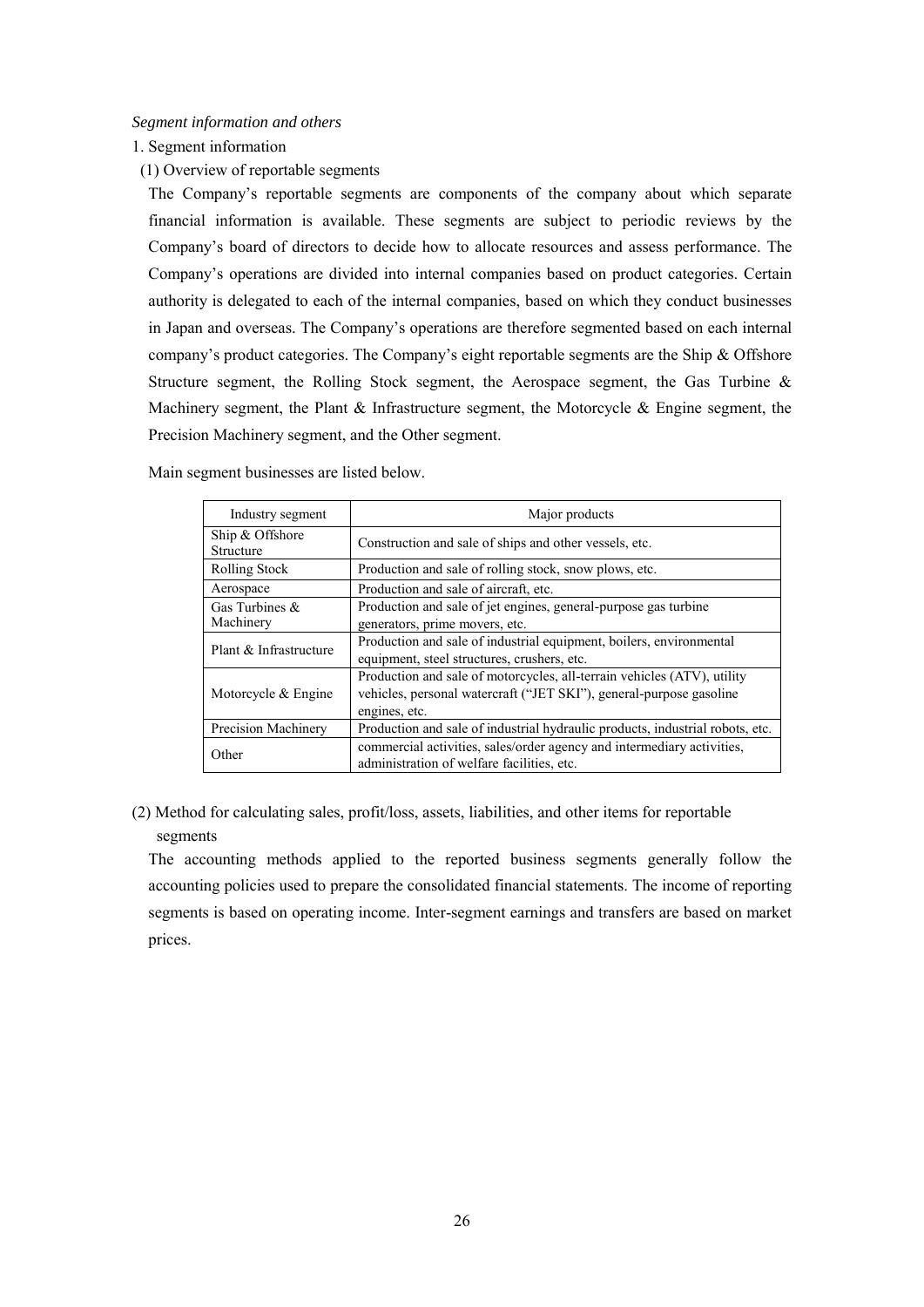# (3) Sales, income (loss), assets, liabilities, and other items by reportable segment

Fiscal year ended March 31, 2015 (April 1, 2014 – March 31, 2015)

|                              |                       |                                      |            |                                     |                   |                               |                                               | (Million yen)                                                      |  |  |
|------------------------------|-----------------------|--------------------------------------|------------|-------------------------------------|-------------------|-------------------------------|-----------------------------------------------|--------------------------------------------------------------------|--|--|
|                              |                       | <b>Sales</b>                         |            |                                     |                   |                               | Other items                                   |                                                                    |  |  |
|                              | <b>External</b> sales | Intersegment<br>sales or<br>transfer | Total      | Segment<br>mcome<br>$(\text{loss})$ | Segment<br>assets | Depreciation/<br>amortization | Investment in<br>equity-<br>method affiliates | Increase in<br>property, plant<br>and equipment<br>and intangibles |  |  |
| Ship & Offshore<br>Structure | 90,327                | 3,289                                | 93,616     | 2,675                               | 171,736           | 805                           | 56,749                                        | 3,317                                                              |  |  |
| Rolling Stock                | 121,519               | 3,736                                | 125,256    | 6,044                               | 169,469           | 2,837                         | 144                                           | 3,256                                                              |  |  |
| Aerospace                    | 325,083               | 2,160                                | 327,244    | 36,318                              | 363,417           | 10,823                        |                                               | 34,780                                                             |  |  |
| Gas Turbines<br>& Machinery  | 218,794               | 17,637                               | 236,432    | 11,269                              | 296,359           | 3,913                         | 1,436                                         | 7,053                                                              |  |  |
| Plant $\&$<br>Infrastructure | 121,113               | 18,859                               | 139,973    | 6,574                               | 124,938           | 1,345                         | 17,306                                        | 2,293                                                              |  |  |
| Motorcycle &<br>Engine       | 329,240               | 808                                  | 330,048    | 14,923                              | 271,746           | 13,245                        | 1,212                                         | 15,788                                                             |  |  |
| Precision<br>Machinery       | 135,782               | 14,423                               | 150,205    | 10,908                              | 134,868           | 5,162                         | 7                                             | 6,175                                                              |  |  |
| Other<br>Operations          | 144,261               | 40,952                               | 185,213    | 3,986                               | 101,982           | 2,222                         | 2,861                                         | 2,169                                                              |  |  |
| Total                        | 1,486,123             | 101,866                              | 1,587,990  | 92,701                              | 1,634,518         | 40,356                        | 79,719                                        | 74,835                                                             |  |  |
| Adjustments                  |                       | (101, 866)                           | (101, 866) | (5, 442)                            | 27,765            | 4,216                         |                                               | 5,260                                                              |  |  |
| Consolidated<br>total        | 1,486,123             |                                      | 1,486,123  | 87,259                              | 1,662,283         | 44,572                        | 79,719                                        | 80,096                                                             |  |  |

Fiscal year ended March 31, 2016 (April 1, 2015 – March 31, 2016)

|                                    | $\frac{1}{2}$<br>(Million yen) |                                      |                    |                                            |                    |                               |                                               |                                                                    |  |  |
|------------------------------------|--------------------------------|--------------------------------------|--------------------|--------------------------------------------|--------------------|-------------------------------|-----------------------------------------------|--------------------------------------------------------------------|--|--|
|                                    |                                | Sales                                |                    |                                            |                    | Other items                   |                                               |                                                                    |  |  |
|                                    | External sales                 | Intersegment<br>sales or<br>transfer | Total              | Segment<br><i>ncome</i><br>$(\text{loss})$ | Segment<br>assets  | Depreciation/<br>amortization | Investment in<br>equity-<br>method affiliates | Increase in<br>property, plant<br>and equipment<br>and intangibles |  |  |
| Ship & Offshore<br>Structure       | 94,888                         | 2,791                                | 97,679             | (7,926)                                    | 155,063            | 994                           | 52,063                                        | 2,672                                                              |  |  |
| Rolling Stock<br>Aerospace         | 146,646<br>351,858             | 1,230<br>1,727                       | 147,877<br>353,586 | 9,299<br>45,657                            | 171,322<br>378,982 | 2,914<br>13,435               | 153                                           | 2,535<br>28,760                                                    |  |  |
| <b>Gas Turbines</b><br>& Machinery | 236,445                        | 16,634                               | 253,079            | 16,962                                     | 314,548            | 4,332                         | 745                                           | 7,917                                                              |  |  |
| Plant $\&$<br>Infrastructure       | 135,668                        | 14,205                               | 149,874            | 8,516                                      | 120,740            | 1,472                         | 17,276                                        | 1,444                                                              |  |  |
| Motorcycle &<br>Engine             | 333,595                        | 1,116                                | 334,711            | 15,769                                     | 243,733            | 13,158                        | 1,332                                         | 14,513                                                             |  |  |
| Precision<br>Machinery             | 133,175                        | 15,518                               | 148,694            | 8,542                                      | 142,959            | 6,034                         | 371                                           | 8,129                                                              |  |  |
| Other<br>Operations                | 108,817                        | 38,926                               | 147,743            | 2,894                                      | 71,372             | 1,616                         | 3,002                                         | 3,933                                                              |  |  |
| Total                              | 1,541,096                      | 92,150                               | 1,633,246          | 99,716                                     | 1,598,723          | 43,960                        | 74,944                                        | 69,906                                                             |  |  |
| Adjustments                        |                                | (92, 150)                            | (92, 150)          | (3,719)                                    | 21,734             | 5,044                         |                                               | 6,404                                                              |  |  |
| Consolidated<br>total              | 1,541,096                      | $\overline{\phantom{a}}$             | 1,541,096          | 95,996                                     | 1,620,458          | 49,004                        | 74,944                                        | 76,310                                                             |  |  |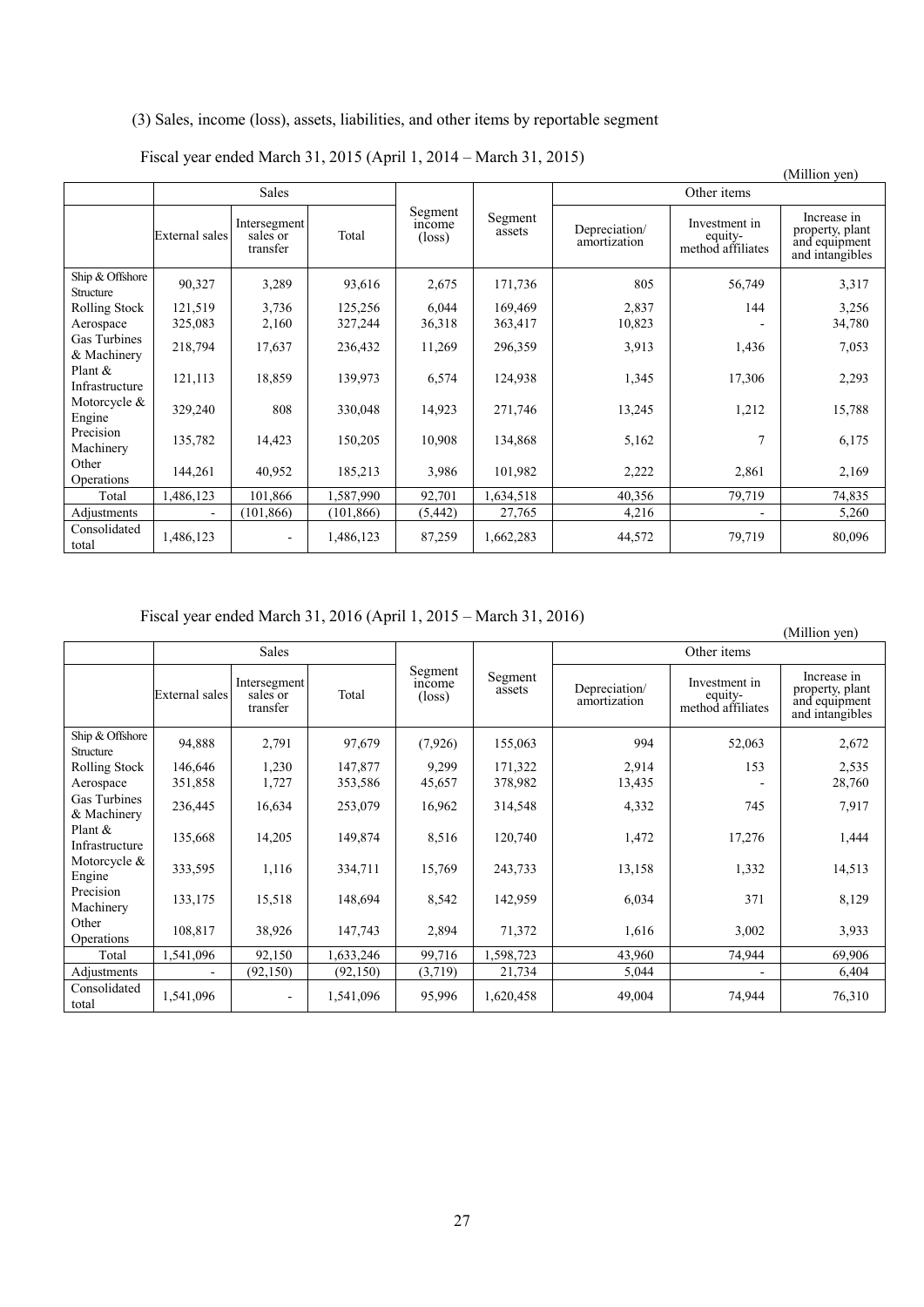# (4) Reconciliation and main components of difference between total for reportable segments and amounts on the consolidated financial statements

| Fiscal year ended March 31                                     |            | (Million yen) |
|----------------------------------------------------------------|------------|---------------|
| <b>Sales</b>                                                   | 2015       | 2016          |
| Total for reportable segments                                  | 1,587,990  | 1,633,246     |
| Intersegment transactions                                      | (101, 866) | (92, 150)     |
| Net sales reported on the consolidated<br>financial statements | 1,486,123  | 1,541,096     |

| Fiscal year ended March 31                                      | (Million yen) |        |  |
|-----------------------------------------------------------------|---------------|--------|--|
| Income                                                          | 2015          | 2016   |  |
| Total for reportable segments                                   | 92,701        | 99,716 |  |
| Intersegment transactions                                       | (1,042)       | (22)   |  |
| Corporate expenses*                                             | (4,399)       | (3.697 |  |
| Operating income (loss) on consolidated<br>financial statements | 87,259        | 95.996 |  |

\*Note: Corporate expenses mainly comprise general and administrative expenses not attributed to reportable segments.

| Fiscal year ended March 31                           | (Million yen) |           |  |  |
|------------------------------------------------------|---------------|-----------|--|--|
| Assets                                               | 2015          | 2016      |  |  |
| Total for reportable segments                        | 1,634,518     | 1,598,723 |  |  |
| Corporate assets shared by all segments*             | 117,990       | 108,144   |  |  |
| Intersegment transactions etc.                       | (90, 225)     | (86, 409) |  |  |
| Total assets on consolidated financial<br>statements | 1,662,283     | 1,620,458 |  |  |

\*Note: Corporate assets shared by all segments mainly comprise fixed assets not attributed to reportable segments.

|  | Fiscal year ended March 31 |  |
|--|----------------------------|--|
|  |                            |  |

| Fiscal year ended March 31                                      |                                  |        |              |       |                                                                 | (Million yen) |
|-----------------------------------------------------------------|----------------------------------|--------|--------------|-------|-----------------------------------------------------------------|---------------|
| Other items                                                     | Total for reportable<br>segments |        | Adjustments* |       | Amounts reported on<br>the consolidated<br>financial statements |               |
|                                                                 | 2015                             | 2016   | 2015         | 2016  | 2015                                                            | 2016          |
| Depreciation/amortization                                       | 40,356                           | 43,960 | 4.216        | 5.044 | 44,572                                                          | 49,004        |
| Increase in property, plant<br>and equipment and<br>intangibles | 74,835                           | 69,906 | 5,260        | 6.404 | 80,096                                                          | 76,310        |

\*Note: Adjustments are mainly due to fixed assets not attributed to reportable segments.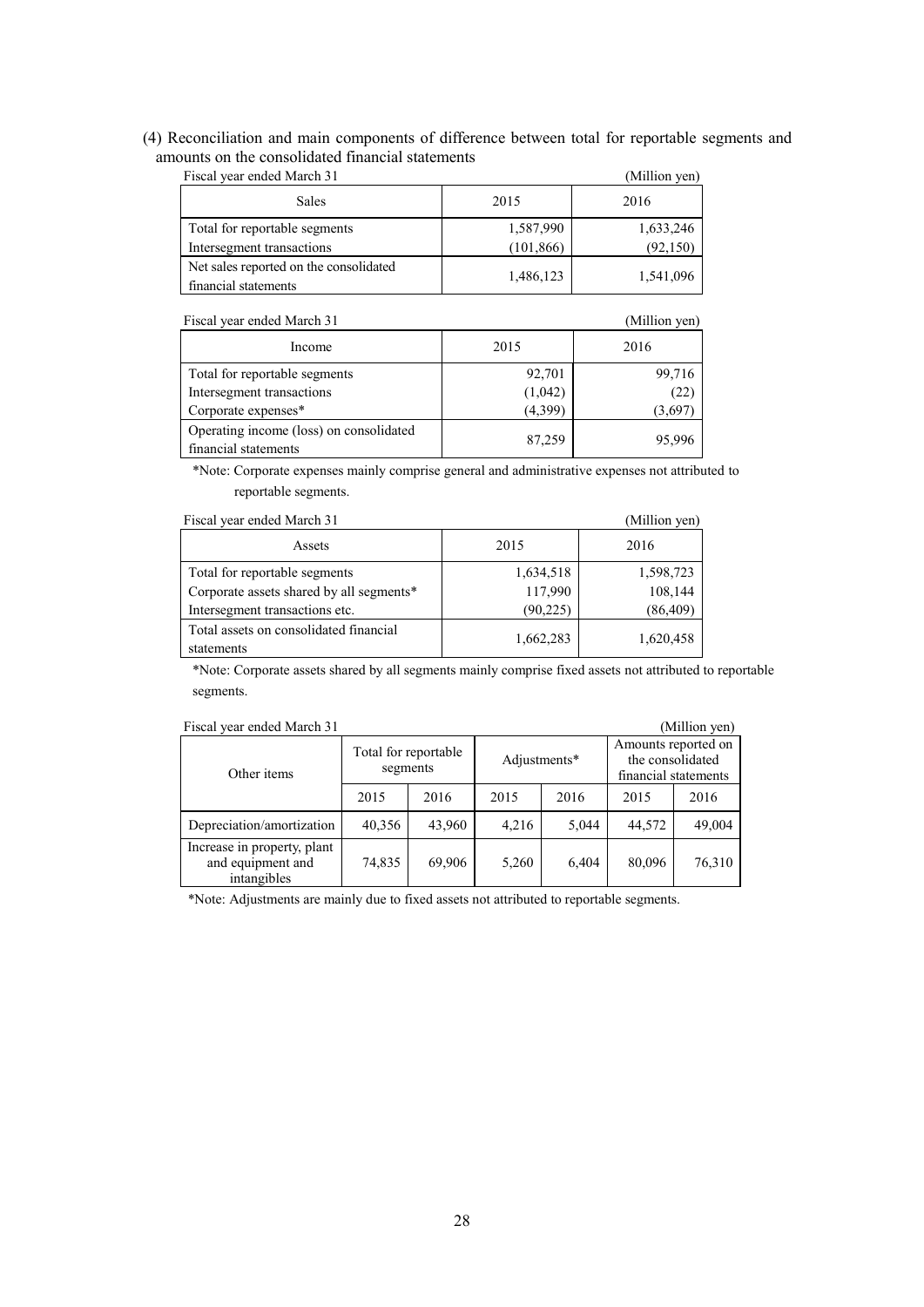# *Related information*

Fiscal year ended March 31, 2015 (April 1, 2014 – March 31, 2015)

1. Information by product and service

Information by product and service is omitted here as segmentation is equivalent to that used for reportable segments.

# 2. Information by geographic area

(a) Net sales

|             |         |        |                     |             | (Million ven) |
|-------------|---------|--------|---------------------|-------------|---------------|
| Japan       | USA     | Europe | Asıa                | Other areas | Total         |
| .018<br>631 | 356.806 | .145   | າເາ<br>27<br>232.JI | 130,782     | 1486,12       |

Note: Net sales are classified by country or region based on the location of customers.

# (b) Property, plant and equipment

| - -     |               |        |        |             | (Million ven) |
|---------|---------------|--------|--------|-------------|---------------|
| Japan   | North America | Europe | Asıa   | Other areas | Total         |
| 358.868 | 24.048        | 3,794  | 32,792 | 1.051       | 420.554       |

# 3. Information by major clients

|                                 |           | \!\!!!!!\\!!\\\!!!                                                |
|---------------------------------|-----------|-------------------------------------------------------------------|
| Clients                         | Net sales | Related segments                                                  |
| Ministry of Defense             | 220,745   | Ship & Offshore Structure, Aerospace, Gas<br>Turbines & Machinery |
| The Commercial Airplane Company | 144.310   | Aerospace                                                         |

Fiscal year ended March 31, 2016 (April 1, 2015 – March 31, 2016)

# 1. Information by product and service

Information by product and service is omitted here as segmentation is equivalent to that used for reportable segments.

# 2. Information by geographic area

(a) Net sales

|         |         |         |             |             | (Million ven)  |
|---------|---------|---------|-------------|-------------|----------------|
| Japan   | USA     | Europe  | Asıa        | Other areas | Total          |
| 636.565 | 396,697 | 144.894 | 241<br>.424 |             | 0.096<br>.541. |

Note: Net sales are classified by country or region based on the location of customers.

#### (b) Property, plant and equipment

|         |                  |        |        |             | (Million yen) |
|---------|------------------|--------|--------|-------------|---------------|
| Japan   | North<br>America | Europe | Asıa   | Other areas | Total         |
| 378,380 | 23.566           | 3,691  | 30,090 | 828         | 436,557       |

# 3. Information by major clients

|  | (Million yen) |
|--|---------------|
|  |               |

(Million yen)

| Clients                         | Net sales | Related segments                                                  |
|---------------------------------|-----------|-------------------------------------------------------------------|
| Ministry of Defense             | 227,333   | Ship & Offshore Structure, Aerospace, Gas<br>Turbines & Machinery |
| The Commercial Airplane Company | 159.683   | Aerospace                                                         |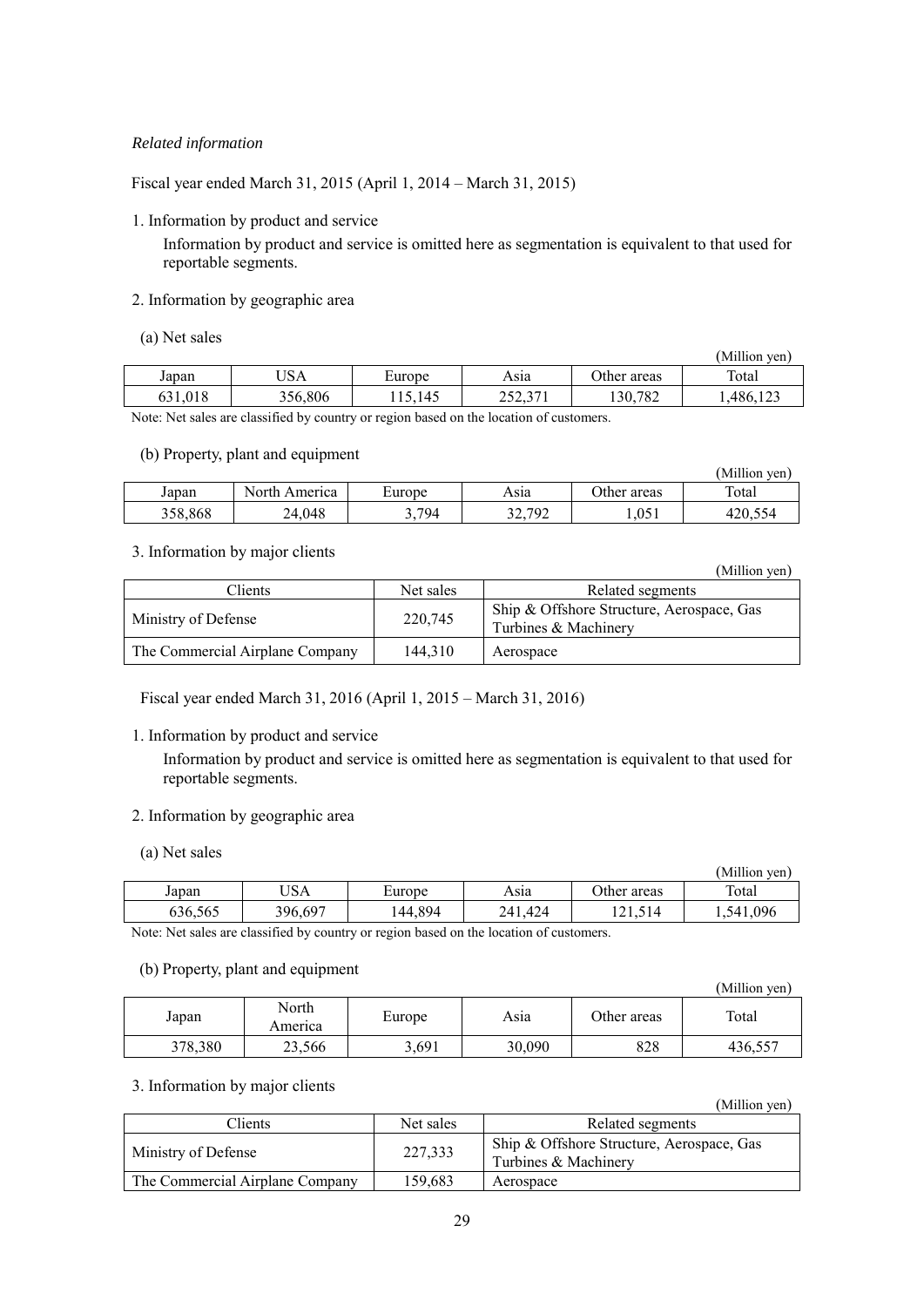*Impairment loss on fixed assets by reportable segment* 

- Fiscal year ended March 31, 2015 (April 1, 2014 March 31, 2015) Not applicable.
- Fiscal year ended March 31, 2016 (April 1, 2015 March 31, 2016) Not applicable.

#### *Amortization amount for and unamortized balance of goodwill*

- Fiscal year ended March 31, 2015 (April 1, 2014 March 31, 2015) Not applicable.
- Fiscal year ended March 31, 2016 (April 1, 2015 March 31, 2016) Not applicable.

#### *Gain on negative goodwill by reportable segment*

- Fiscal year ended March 31, 2015 (April 1, 2014 March 31, 2015) Not applicable.
- Fiscal year ended March 31, 2016 (April 1, 2015 March 31, 2016) Not applicable.

#### *Per share data*

Years ended March 31 (Yen)

| 2015                       |        | 2016                       |        |  |
|----------------------------|--------|----------------------------|--------|--|
| Net assets per share       | 258.58 | Net assets per share       | 258.21 |  |
| Earnings per share - basic | 30.89  | Earnings per share - basic | 27.56  |  |

Notes:

1. Diluted net earnings per share is not stated because there are no potential shares.

2. Net assets per share were calculated based on the following:

| March <sub>31</sub>                                                                   |           | (Million yen) |
|---------------------------------------------------------------------------------------|-----------|---------------|
|                                                                                       | 2015      | 2016          |
| Total net assets                                                                      | 447,957   | 445,625       |
| Amounts excluded from total net assets                                                | 15,961    | 14,257        |
| Of which: Non-controlling interests                                                   | (15, 961) | (14, 257)     |
| Net assets attributable to the common shares                                          | 431,996   | 431,368       |
| Number of common shares used to compute net assets per share<br>(Thousands of shares) | 1,670,613 | 1,670,576     |

3. Net income/loss per share and net income per share (diluted) were calculated based on the following: Years ended March 31 (Million yen)

|                                                                   | 2015      | 2016      |
|-------------------------------------------------------------------|-----------|-----------|
| Earnings per share - basic                                        |           |           |
| Net income attributable to owners of parent                       | 51,639    | 46,043    |
| Earnings not attributable to common shareholders                  |           |           |
| Net income allocated to the common shares                         | 51,639    | 46.043    |
| Average number of common shares outstanding (Thousands of shares) | 1,671,637 | 1,670,591 |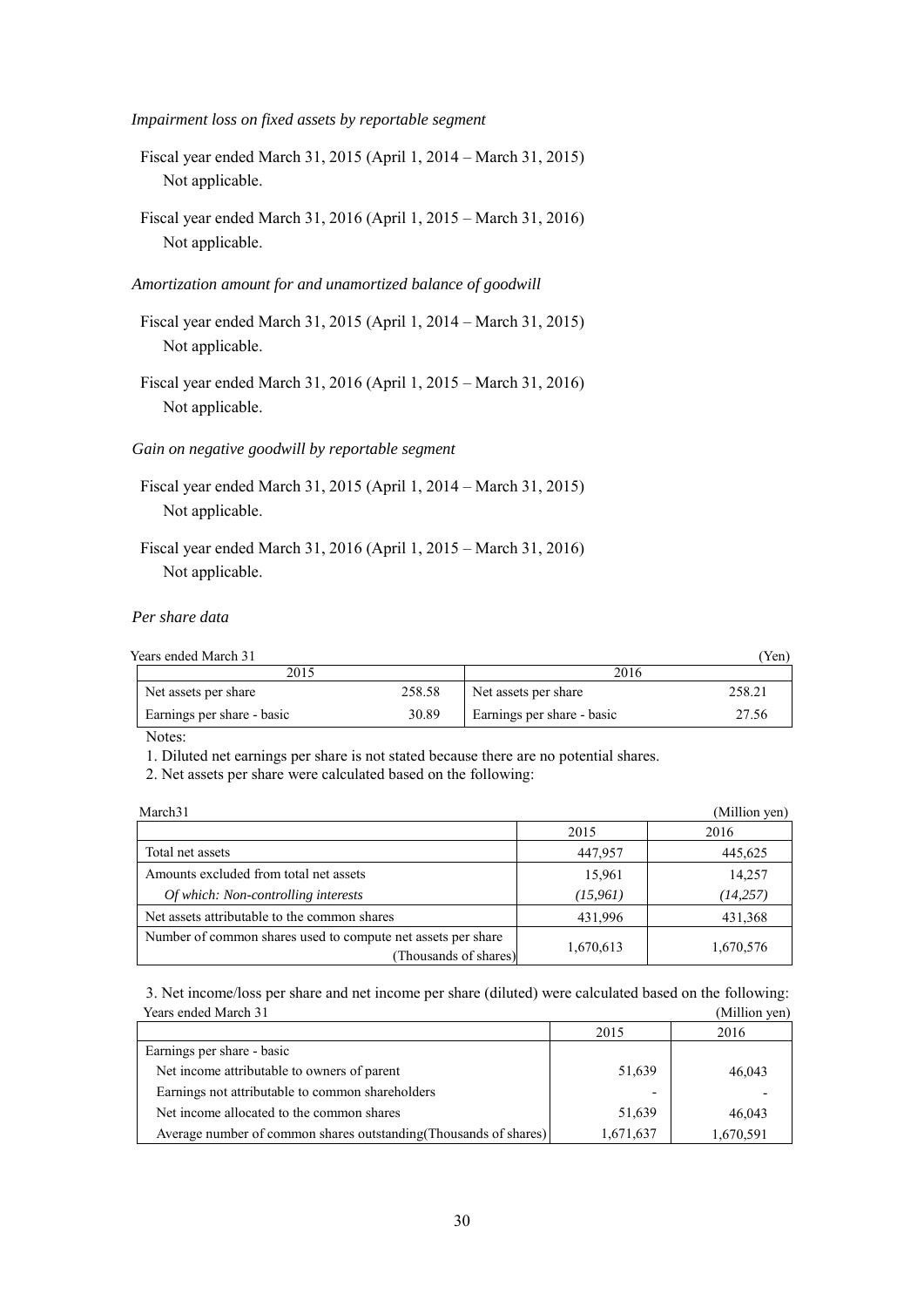*Material subsequent events*  Not applicable.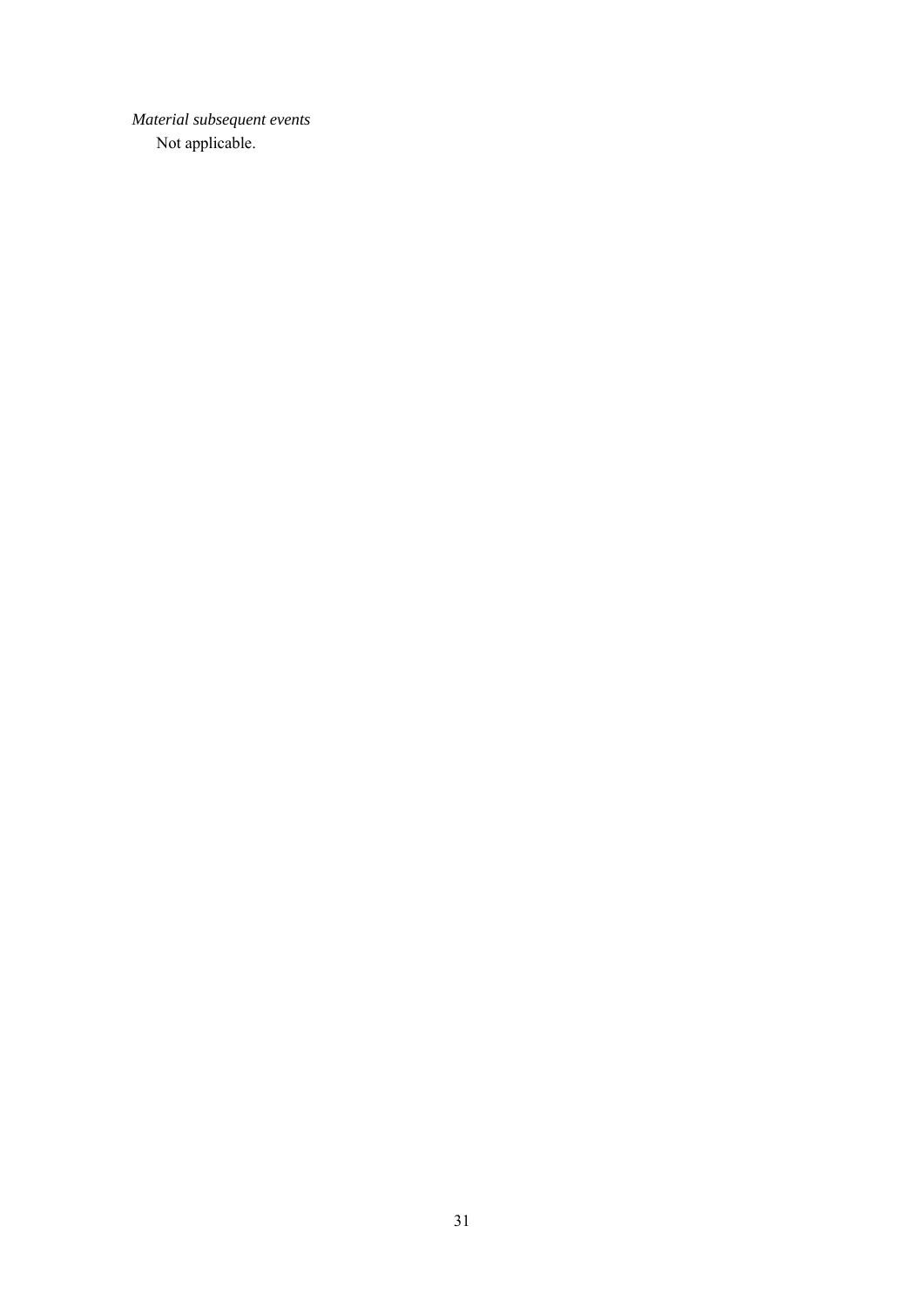# **6. Others**

# **(1) Consolidated orders and sales**

### **Orders received**

| Years ended March 31      |           |            |           |            | (Million yen) |                |
|---------------------------|-----------|------------|-----------|------------|---------------|----------------|
|                           |           | $2015$ (A) |           | $2016$ (B) |               | Change $(B-A)$ |
|                           |           | % of total |           | % of total |               | $\frac{0}{0}$  |
| Ship & Offshore Structure | 179,221   | 10.4       | 98,394    | 5.8        | (80, 826)     | (45.0)         |
| <b>Rolling Stock</b>      | 131,428   | 7.6        | 132,133   | 7.8        | 705           | 0.5            |
| Aerospace                 | 357,031   | 20.8       | 464,286   | 27.4       | 107,254       | 30.0           |
| Gas Turbine & Machinery   | 235,722   | 13.7       | 288,903   | 17.0       | 53,181        | 22.5           |
| Plant & Infrastructure    | 203,473   | 11.8       | 138,775   | 8.1        | (64, 698)     | (31.7)         |
| Motorcycle $&$ Engine     | 329,240   | 19.2       | 333,595   | 19.6       | 4,354         | 1.3            |
| Precision Machinery       | 136,286   | 7.9        | 133,191   | 7.8        | (3,095)       | (2.2)          |
| Other                     | 140,558   | 8.2        | 104,407   | 6.1        | (36, 150)     | (25.7)         |
| Total                     | 1,712,963 | 100.0      | 1,693,687 | 100.0      | (19,275)      | (1.1)          |

Note: The Motorcycle & Engine segment's orders received are equal to its net sales as production is based mainly on estimated demand.

# **Net sales**

Years ended March 31 (Million yen) (Million yen)

|                           | $2015$ (A) |            | $2016$ (B) |            | Change $(B-A)$ |               |
|---------------------------|------------|------------|------------|------------|----------------|---------------|
|                           |            | % of total |            | % of total |                | $\frac{0}{0}$ |
| Ship & Offshore Structure | 90,327     | 6.0        | 94,888     | 6.1        | 4,561          | 5.0           |
| Rolling Stock             | 121,519    | 8.1        | 146,646    | 9.5        | 25,126         | 20.6          |
| Aerospace                 | 325,083    | 21.8       | 351,858    | 22.8       | 26,774         | 8.2           |
| Gas Turbine & Machinery   | 218,794    | 14.7       | 236,445    | 15.3       | 17,650         | 8.0           |
| Plant & Infrastructure    | 121,113    | 8.1        | 135,668    | 8.8        | 14,554         | 12.0          |
| Motorcycle $&$ Engine     | 329,240    | 22.1       | 333,595    | 21.6       | 4.354          | 1.3           |
| Precision Machinery       | 135,782    | 9.1        | 133,175    | 8.6        | (2,606)        | (1.9)         |
| Other                     | 144,261    | 9.7        | 108,817    | 7.0        | (35, 444)      | (24.5)        |
| Total                     | 1,486,123  | 100.0      | 1.541.096  | 100.0      | 54,972         | 3.6           |

# **Order backlog**

| Years ended March 31      |           |                          |           |              | (Million yen) |                |
|---------------------------|-----------|--------------------------|-----------|--------------|---------------|----------------|
|                           |           | $2015$ (A)               |           | $2016$ (B)   |               | Change $(B-A)$ |
|                           |           | % of total               |           | $%$ of total |               | $\frac{0}{0}$  |
| Ship & Offshore Structure | 264,281   | 14.6                     | 259,921   | 13.4         | (4,359)       | (1.6)          |
| <b>Rolling Stock</b>      | 405.999   | 22.4                     | 375,729   | 19.5         | (30, 269)     | (7.4)          |
| Aerospace                 | 488,431   | 27.0                     | 608,352   | 31.5         | 119,920       | 24.5           |
| Gas Turbine & Machinery   | 336,441   | 18.6                     | 381,787   | 19.8         | 45.345        | 13.4           |
| Plant & Infrastructure    | 255,522   | 14.1                     | 255,944   | 13.2         | 421           | 0.1            |
| Motorcycle $&$ Engine     |           | $\overline{\phantom{0}}$ |           |              |               |                |
| Precision Machinery       | 26,325    | 1.4                      | 26,358    | 1.3          | 33            | 0.1            |
| Other                     | 28,531    | 1.5                      | 17,863    | 0.9          | (10,667)      | (37.3)         |
| Total                     | 1,805,533 | 100.0                    | 1,925,957 | 100.0        | 120.423       | 6.6            |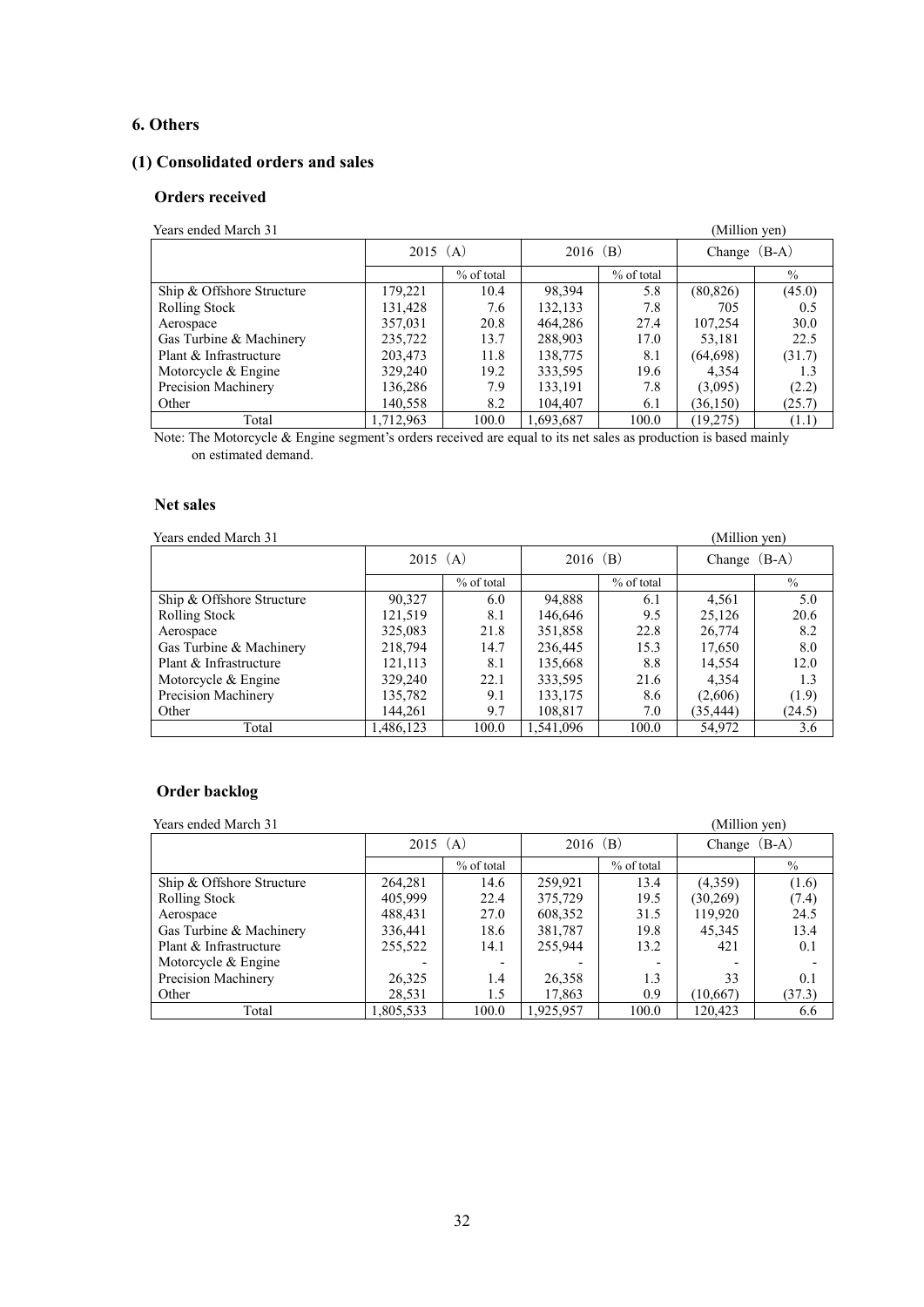# **(2) Supplementary information on earnings forecasts for the fiscal year ending March 31, 2017**

# **1. Consolidated earnings outlook**

|                              |                                                             |                                                    | (Billion yen)    |
|------------------------------|-------------------------------------------------------------|----------------------------------------------------|------------------|
|                              | Outlook for the fiscal year<br>ending March 31, 2017<br>(A) | Fiscal year ended<br>March 31, 2016(actual)<br>(B) | Change $(A - B)$ |
| Net sales                    | 1,570.0                                                     | 1,541.0                                            | 29.0             |
| Operating income             | 70.0                                                        | 95.9                                               | (25.9)           |
| Recurring profit             | 69.0                                                        | 93.2                                               | (24.2)           |
| Net income attributable to   |                                                             |                                                    |                  |
| owners of parent             | 49.0                                                        | 46.0                                               | 3.0              |
|                              |                                                             |                                                    |                  |
| Orders received              | 1,500.0                                                     | 1,693.6                                            | (193.6)          |
| Before-tax ROIC $(\%)$       | 8.3%                                                        | $9.4\%$                                            | $(1.1\%)$        |
| R&D expenses                 | 47.0                                                        | 43.6                                               | 3.4              |
| Capital expenditures         | 98.0                                                        | 76.3                                               | 21.7             |
| Depreciation/                |                                                             |                                                    |                  |
| amortization                 | 56.0                                                        | 49.0                                               | 7.0              |
| Number of employees          | 35,700                                                      | 34,605                                             | 1,095            |
| at end of period             |                                                             |                                                    |                  |
| *Number of employees outside | $*9,000$                                                    | $*8,708$                                           | $*(292)$         |
| of Japan included therein    |                                                             |                                                    |                  |

Notes: 1. Outlook's assumed foreign exchange rates: ¥110= US\$1, ¥125 = 1 euro

2. Before-tax ROIC = (income before income taxes + interest expense) / invested capital.

3. Capital expenditures represent the total of newly recorded property, plant and equipment and newly recorded intangible assets. Depreciation/amortization represents depreciation/amortization expenses for property, plant and equipment and intangible assets.

# **2. Outlook by reportable segment**

(a) Net sales and operating income (loss)

(Billion yen)

|                            | Outlook for the fiscal year<br>ending March 31, 2017<br>(A) |                            |           | Fiscal year ended<br>March $31, 2016$ (actual)<br>(B) | Change $(A - B)$ |                            |
|----------------------------|-------------------------------------------------------------|----------------------------|-----------|-------------------------------------------------------|------------------|----------------------------|
|                            | Net sales                                                   | Operating<br>Income (loss) | Net sales | Operating<br>Income (loss)                            | Net sales        | Operating<br>Income (loss) |
| Ship & Offshore Structure  | 120.0                                                       | (1.5)                      | 94.8      | (7.9)                                                 | 25.2             | 6.4                        |
| Rolling Stock              | 145.0                                                       | 5.5                        | 146.6     | 9.2                                                   | (1.6)            | (3.7)                      |
| Aerospace                  | 350.0                                                       | 25.0                       | 351.8     | 45.6                                                  | (1.8)            | (20.6)                     |
| Gas Turbine & Machinery    | 255.0                                                       | 13.5                       | 236.4     | 16.9                                                  | 18.6             | (3.4)                      |
| Plant & Infrastructure     | 155.0                                                       | 8.0                        | 135.6     | 8.5                                                   | 19.4             | (0.5)                      |
| Motorcycle & Engine        | 325.0                                                       | 13.5                       | 333.5     | 15.7                                                  | (8.5)            | (2.2)                      |
| <b>Precision Machinery</b> | 140.0                                                       | 10.0                       | 133.1     | 8.5                                                   | 6.9              | 1.5                        |
| Other                      | 80.0                                                        | 4.0                        | 108.8     | 2.8                                                   | (28.8)           | 1.2                        |
| Adjustments                |                                                             | (8.0)                      |           | (3.7)                                                 |                  | (4.3)                      |
| Total                      | 1.570.0                                                     | 70.0                       | 1.541.0   | 95.9                                                  | 29.0             | (25.9)                     |